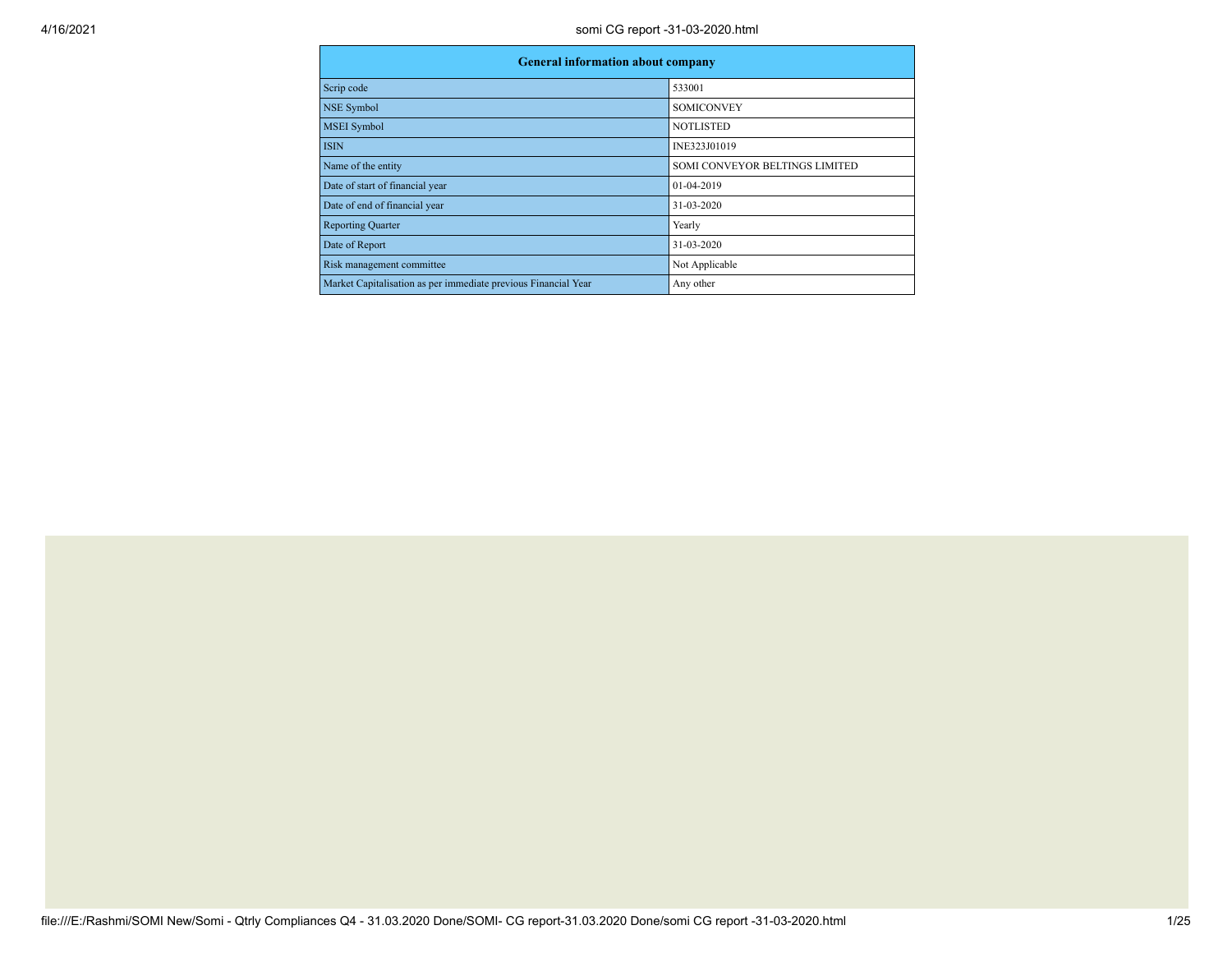|                |                      |                                                                      |            |            |                                                |                            |                                 |                            |                                                                                                      |                                             | <b>Annexure I</b>                                 |                            |                      |                                            |                                                                                                                                                |                                                                                                                                                                             |                                                                                                                                                                           |                                                                                                                                                                                                            |                                      |                                             |
|----------------|----------------------|----------------------------------------------------------------------|------------|------------|------------------------------------------------|----------------------------|---------------------------------|----------------------------|------------------------------------------------------------------------------------------------------|---------------------------------------------|---------------------------------------------------|----------------------------|----------------------|--------------------------------------------|------------------------------------------------------------------------------------------------------------------------------------------------|-----------------------------------------------------------------------------------------------------------------------------------------------------------------------------|---------------------------------------------------------------------------------------------------------------------------------------------------------------------------|------------------------------------------------------------------------------------------------------------------------------------------------------------------------------------------------------------|--------------------------------------|---------------------------------------------|
|                |                      |                                                                      |            |            |                                                |                            |                                 |                            | Annexure I to be submitted by listed entity on quarterly basis                                       |                                             |                                                   |                            |                      |                                            |                                                                                                                                                |                                                                                                                                                                             |                                                                                                                                                                           |                                                                                                                                                                                                            |                                      |                                             |
|                |                      |                                                                      |            |            |                                                |                            |                                 |                            |                                                                                                      |                                             | <b>I. Composition of Board of Directors</b>       |                            |                      |                                            |                                                                                                                                                |                                                                                                                                                                             |                                                                                                                                                                           |                                                                                                                                                                                                            |                                      |                                             |
|                |                      | Disclosure of notes on composition of board of directors explanatory |            |            |                                                |                            |                                 |                            |                                                                                                      |                                             |                                                   |                            |                      |                                            |                                                                                                                                                |                                                                                                                                                                             |                                                                                                                                                                           |                                                                                                                                                                                                            |                                      |                                             |
|                |                      | Wether the listed entity has a Regular Chairperson   Yes             |            |            |                                                |                            |                                 |                            |                                                                                                      |                                             |                                                   |                            |                      |                                            |                                                                                                                                                |                                                                                                                                                                             |                                                                                                                                                                           |                                                                                                                                                                                                            |                                      |                                             |
|                |                      |                                                                      |            |            |                                                |                            |                                 |                            |                                                                                                      |                                             | Whether Chairperson is related to MD or CEO   Yes |                            |                      |                                            |                                                                                                                                                |                                                                                                                                                                             |                                                                                                                                                                           |                                                                                                                                                                                                            |                                      |                                             |
| Sr             | Title<br>(Mr)<br>Ms) | Name of the<br>Director                                              | PAN        | <b>DIN</b> | Category 1<br>of directors                     | Category 2<br>of directors | Category<br>$3$ of<br>directors | Date<br>of<br><b>Birth</b> | Whether<br>special<br>resolution<br>passed?<br>[Refer Reg.<br>$17(1A)$ of<br>Listing<br>Regulations] | Date of<br>passing<br>special<br>resolution | <b>Initial Date</b><br>of<br>appointment          | Date of Re-<br>appointment | Date of<br>cessation | Tenure<br>of<br>director<br>(in<br>months) | No of<br>Directorship<br>in listed<br>entities<br>including<br>this listed<br>entity (Refer<br>Regulation<br>17A of<br>Listing<br>Regulations) | No of<br>Independent<br>Directorship<br>in listed<br>entities<br>including<br>this listed<br>entity<br>(Refer<br>Regulation<br>$17A(1)$ of<br>Listing<br><b>Regulations</b> | Number of<br>memberships<br>in Audit/<br>Stakeholder<br>Committee(s)<br>including this<br>listed entity<br>(Refer)<br>Regulation<br>$26(1)$ of<br>Listing<br>Regulations) | No of post<br>of<br>Chairperson<br>in Audit/<br>Stakeholder<br>Committee<br>held in listed<br>entities<br>including<br>this listed<br>entity (Refer<br>Regulation<br>$26(1)$ of<br>Listing<br>Regulations) | Notes for<br>not<br>providing<br>PAN | Notes for<br>not<br>providing<br><b>DIN</b> |
|                | Mr                   | <b>OM</b><br><b>PRAKASH</b><br><b>BHANSALI</b>                       | AAYPB9950G | 00351846   | Executive<br>Director                          | Chairperson MD             |                                 | $10-$<br>$01 -$<br>1954    | NA                                                                                                   |                                             | 16-06-2000                                        | 29-09-2017                 |                      |                                            |                                                                                                                                                | $\Omega$                                                                                                                                                                    | $\Omega$                                                                                                                                                                  | $\Omega$                                                                                                                                                                                                   |                                      |                                             |
| $\overline{2}$ | Mr                   | <b>VIMAL</b><br><b>BHANSALI</b>                                      | ADDPB0794Q | 00351851   | Executive<br>Director                          | Not<br>Applicable          |                                 | $19-$<br>$07 -$<br>1979    | NA                                                                                                   |                                             | 16-06-2000                                        | 29-09-2017                 |                      |                                            |                                                                                                                                                | $\Omega$                                                                                                                                                                    |                                                                                                                                                                           | $\mathbf{0}$                                                                                                                                                                                               |                                      |                                             |
| $\overline{3}$ | Mr                   | <b>GAURAV</b><br><b>BHANSALI</b>                                     | ADDPB0795R | 00351860   | Executive<br>Director                          | Not<br>Applicable          |                                 | $29-$<br>$07 -$<br>1980    | NA                                                                                                   |                                             | 16-06-2000                                        | 29-09-2017                 |                      |                                            |                                                                                                                                                | $\Omega$                                                                                                                                                                    |                                                                                                                                                                           | $\mathbf{0}$                                                                                                                                                                                               |                                      |                                             |
| $\overline{4}$ | Mr                   | <b>MAHENDRA</b><br><b>RAKHECHA</b>                                   | ABBPR6748N | 00648532   | Non-<br>Executive -<br>Independent<br>Director | Not<br>Applicable          |                                 | $17 -$<br>$06 -$<br>1968   | NA                                                                                                   |                                             | 30-09-2006                                        | 30-09-2015                 |                      | 162                                        |                                                                                                                                                |                                                                                                                                                                             | 2                                                                                                                                                                         |                                                                                                                                                                                                            |                                      |                                             |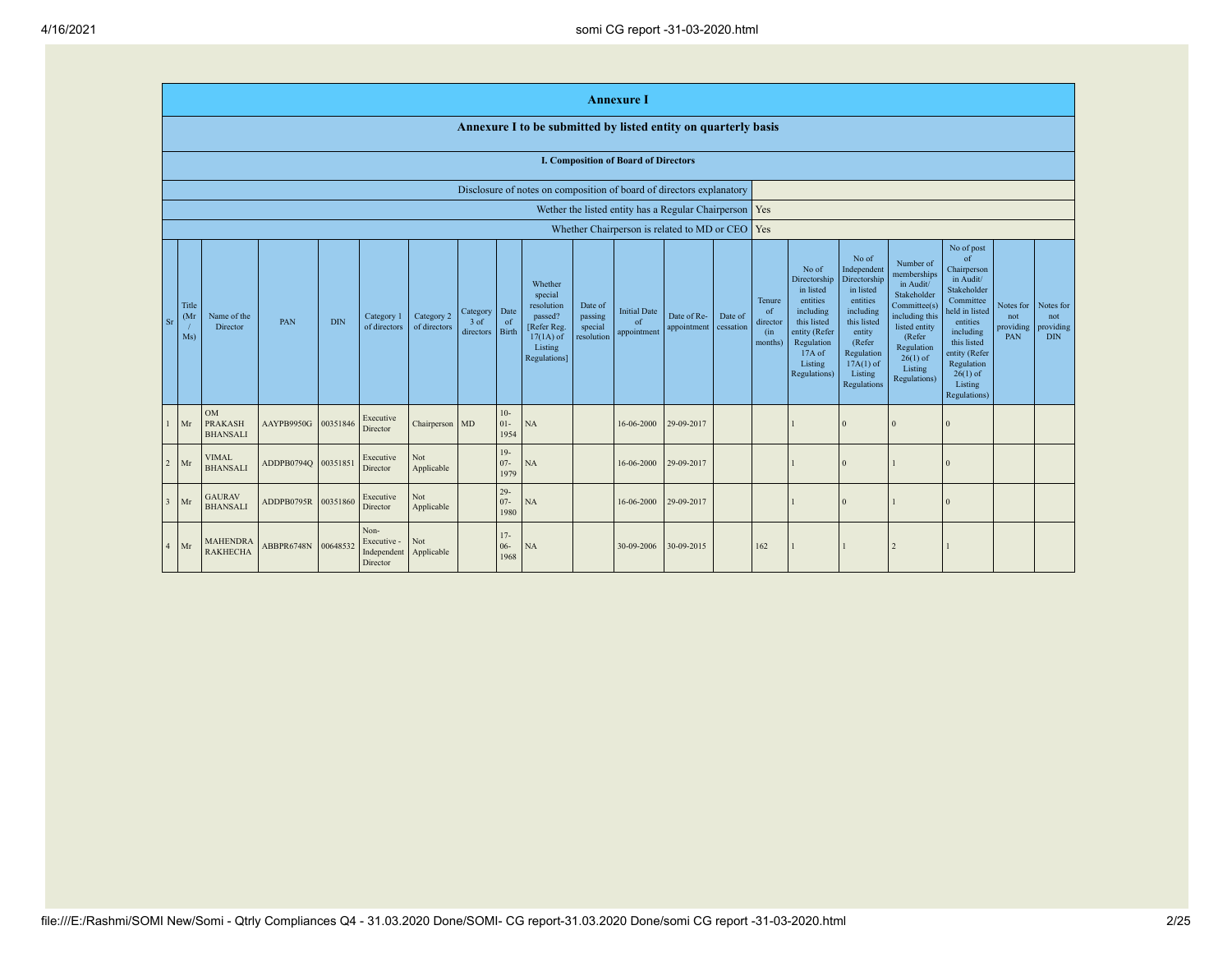|                                                    |                                                  |                     |            |                                                           |                                                   |                     |                          | <b>I. Composition of Board of Directors</b>                                                          |                                             |                                          |                            |                      |                                            |                                                                                                                                                  |                                                                                                                                                                             |                                                                                                                                                                          |                                                                                                                                                                                                            |                         |                                                       |
|----------------------------------------------------|--------------------------------------------------|---------------------|------------|-----------------------------------------------------------|---------------------------------------------------|---------------------|--------------------------|------------------------------------------------------------------------------------------------------|---------------------------------------------|------------------------------------------|----------------------------|----------------------|--------------------------------------------|--------------------------------------------------------------------------------------------------------------------------------------------------|-----------------------------------------------------------------------------------------------------------------------------------------------------------------------------|--------------------------------------------------------------------------------------------------------------------------------------------------------------------------|------------------------------------------------------------------------------------------------------------------------------------------------------------------------------------------------------------|-------------------------|-------------------------------------------------------|
|                                                    |                                                  |                     |            |                                                           |                                                   |                     |                          | Disclosure of notes on composition of board of directors explanatory                                 |                                             |                                          |                            |                      |                                            |                                                                                                                                                  |                                                                                                                                                                             |                                                                                                                                                                          |                                                                                                                                                                                                            |                         |                                                       |
| Wether the listed entity has a Regular Chairperson |                                                  |                     |            |                                                           |                                                   |                     |                          |                                                                                                      |                                             |                                          |                            |                      |                                            |                                                                                                                                                  |                                                                                                                                                                             |                                                                                                                                                                          |                                                                                                                                                                                                            |                         |                                                       |
| Title<br>(Mr)<br><b>Sr</b><br>Ms)                  | Name of the<br>Director                          | PAN                 | <b>DIN</b> | Category 1<br>of directors                                | Category 2 Category<br><sub>of</sub><br>directors | $3$ of<br>directors | Date<br>of<br>Birth      | Whether<br>special<br>resolution<br>passed?<br>[Refer Reg.<br>$17(1A)$ of<br>Listing<br>Regulations] | Date of<br>passing<br>special<br>resolution | <b>Initial Date</b><br>of<br>appointment | Date of Re-<br>appointment | Date of<br>cessation | Tenure<br>of<br>director<br>(in<br>months) | No of<br>Directorship<br>in listed<br>entities<br>including<br>this listed<br>entity (Refer<br>Regulation<br>$17A$ of<br>Listing<br>Regulations) | No of<br>Independent<br>Directorship<br>in listed<br>entities<br>including<br>this listed<br>entity<br>(Refer<br>Regulation<br>$17A(1)$ of<br>Listing<br><b>Regulations</b> | Number of<br>memberships<br>in Audit/<br>Stakeholder<br>Committee(s)<br>including this<br>listed entity<br>(Refer<br>Regulation<br>$26(1)$ of<br>Listing<br>Regulations) | No of post<br>of<br>Chairperson<br>in Audit/<br>Stakeholder<br>Committee<br>held in listed<br>entities<br>including<br>this listed<br>entity (Refer<br>Regulation<br>$26(1)$ of<br>Listing<br>Regulations) | not<br>providing<br>PAN | Notes for Notes for<br>not<br>providing<br><b>DIN</b> |
| $\sim$<br>Mr                                       | <b>YOGESH</b><br><b>MAHESHWARI</b>               | AAQPM6696N 01202089 |            | Non-<br>Executive -<br>Independent<br>Director            | Not<br>Applicable                                 |                     | $07 -$<br>$05 -$<br>1959 | NA                                                                                                   |                                             | 10-01-2007                               | 30-09-2015                 |                      | 159                                        |                                                                                                                                                  |                                                                                                                                                                             |                                                                                                                                                                          |                                                                                                                                                                                                            |                         |                                                       |
| Mr                                                 | <b>SHARAD</b><br><b>GYANMAL</b><br><b>NAHATA</b> | ACIPN2323F          | 06814502   | Non-<br>Executive -<br>Independent Applicable<br>Director | Not                                               |                     | $17 -$<br>$02 -$<br>1965 | NA                                                                                                   |                                             | 12-02-2014                               | $01-10-2019$               |                      | 74                                         |                                                                                                                                                  |                                                                                                                                                                             |                                                                                                                                                                          |                                                                                                                                                                                                            |                         |                                                       |
| Ms                                                 | <b>SURBHI</b><br><b>RATHI</b>                    | ARIPR4034N          | 07115169   | Non-<br>Executive -<br>Independent Applicable<br>Director | Not                                               |                     | $02 -$<br>$10-$<br>1988  | NA                                                                                                   |                                             | 28-03-2015                               | 30-09-2015                 |                      | 60                                         |                                                                                                                                                  |                                                                                                                                                                             |                                                                                                                                                                          |                                                                                                                                                                                                            |                         |                                                       |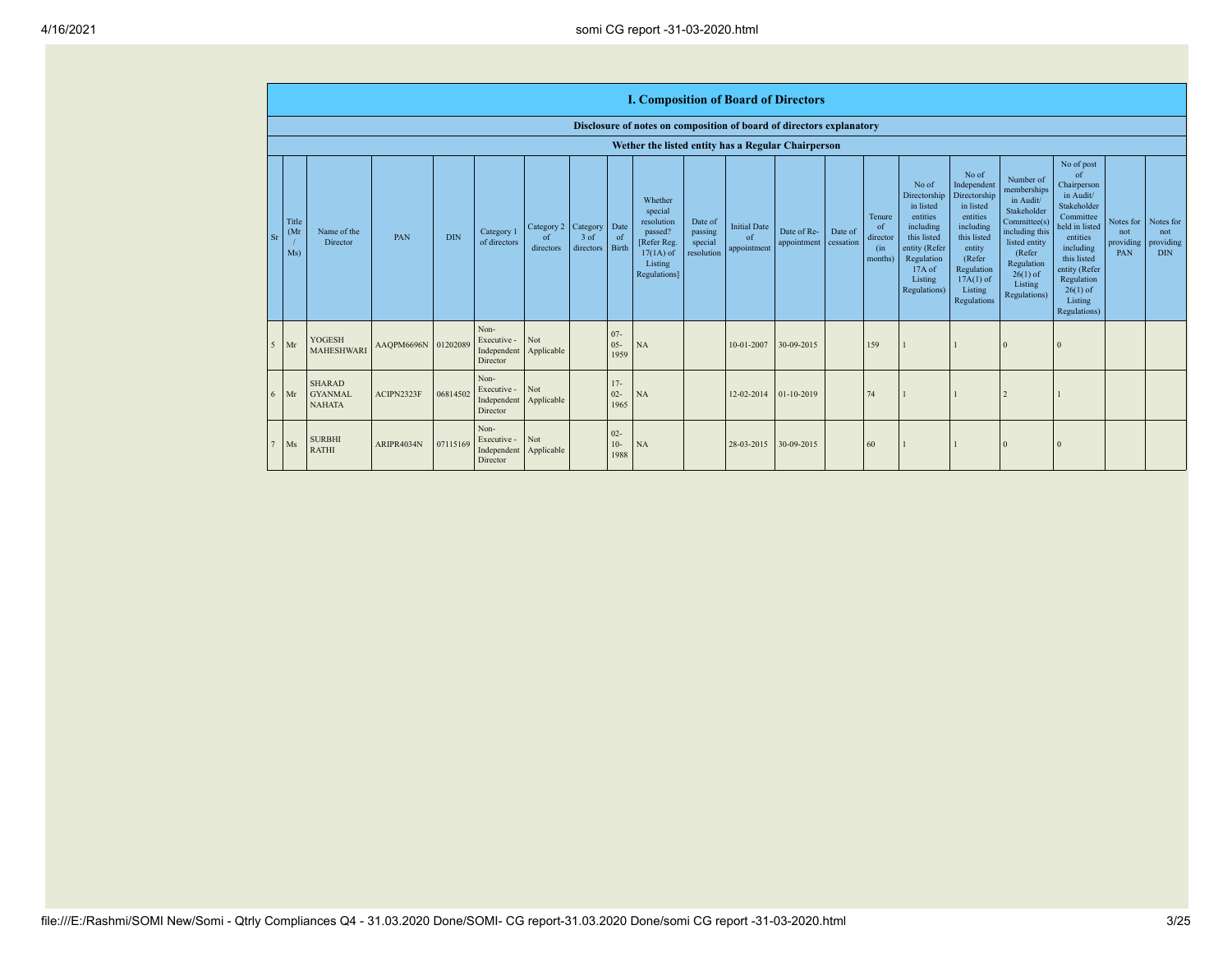|                | <b>Audit Committee Details</b>                                                                                |                                                             |                                         |             |                        |                      |         |  |  |  |
|----------------|---------------------------------------------------------------------------------------------------------------|-------------------------------------------------------------|-----------------------------------------|-------------|------------------------|----------------------|---------|--|--|--|
|                |                                                                                                               | Whether the Audit Committee has a Regular Chairperson   Yes |                                         |             |                        |                      |         |  |  |  |
| <b>Sr</b>      | Name of Committee<br><b>DIN</b><br>Category 2 of<br>Category 1 of directors<br>directors<br>members<br>Number |                                                             |                                         |             | Date of<br>Appointment | Date of<br>Cessation | Remarks |  |  |  |
|                | 00648532                                                                                                      | <b>MAHENDRA</b><br><b>RAKHECHA</b>                          | Non-Executive - Independent<br>Director | Chairperson | 12-02-2014             |                      |         |  |  |  |
| $\overline{2}$ | 00351860                                                                                                      | <b>GAURAV BHANSALI</b>                                      | <b>Executive Director</b>               | Member      | $12 - 02 - 2014$       |                      |         |  |  |  |
| $\overline{3}$ | 06814502                                                                                                      | <b>SHARAD GYANMAL</b><br><b>NAHATA</b>                      | Non-Executive - Independent<br>Director | Member      | $12 - 02 - 2014$       |                      |         |  |  |  |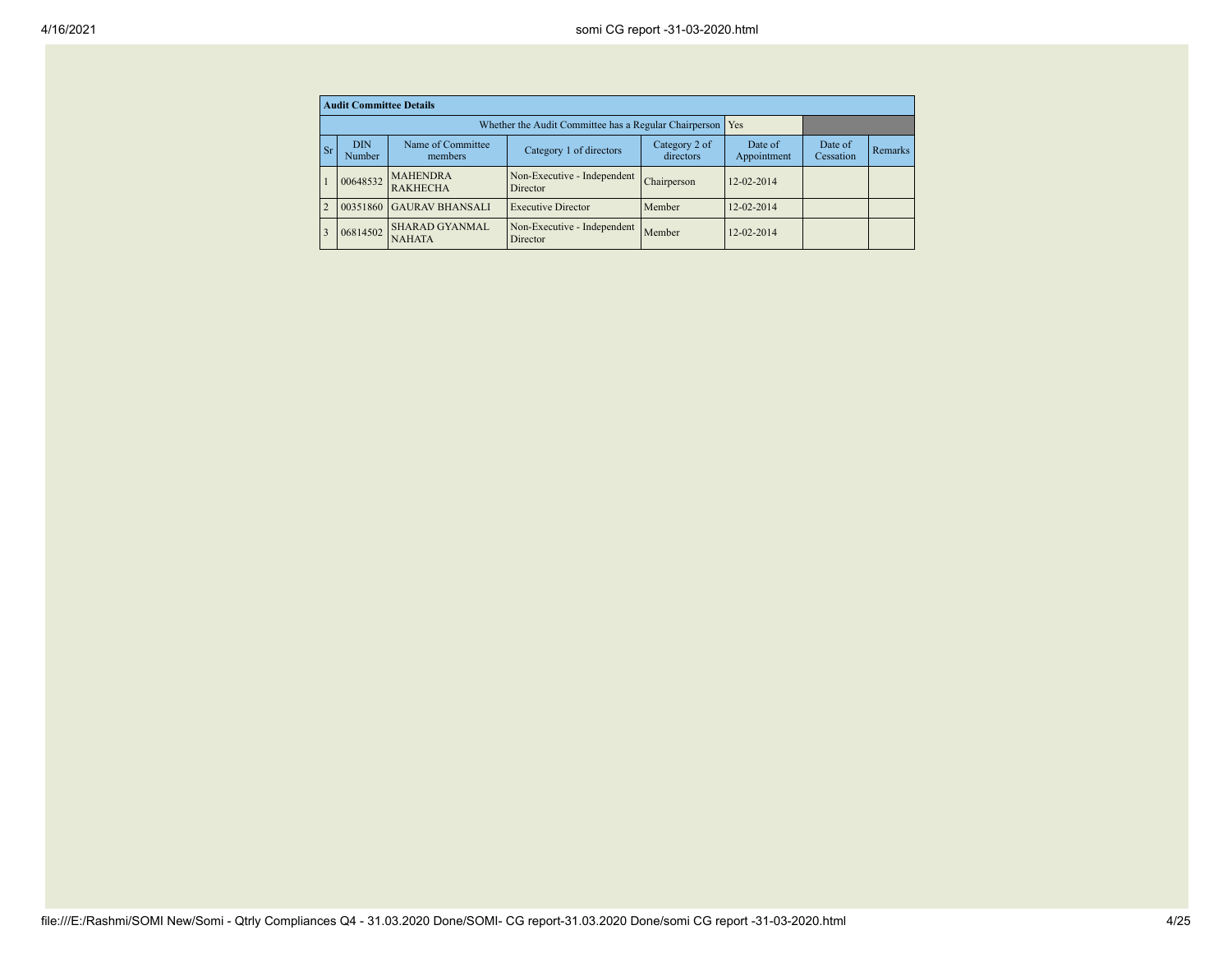|                |                                                                                                               | Nomination and remuneration committee                                       |                                                |             |                        |                      |                |
|----------------|---------------------------------------------------------------------------------------------------------------|-----------------------------------------------------------------------------|------------------------------------------------|-------------|------------------------|----------------------|----------------|
|                |                                                                                                               | Whether the Nomination and remuneration committee has a Regular Chairperson | Yes                                            |             |                        |                      |                |
| <b>Sr</b>      | Name of Committee<br><b>DIN</b><br>Category 2 of<br>Category 1 of directors<br>directors<br>Number<br>members |                                                                             |                                                |             | Date of<br>Appointment | Date of<br>Cessation | <b>Remarks</b> |
|                | 01202089                                                                                                      | <b>YOGESH</b><br><b>MAHESHWARI</b>                                          | Non-Executive - Independent<br>Director        | Chairperson | 14-08-2014             |                      |                |
| $\overline{2}$ | 00648532                                                                                                      | <b>MAHENDRA</b><br><b>RAKHECHA</b>                                          | Non-Executive - Independent<br><b>Director</b> | Member      | 14-08-2014             |                      |                |
| $\overline{3}$ | 06814502                                                                                                      | <b>SHARAD GYANMAL</b><br><b>NAHATA</b>                                      | Non-Executive - Independent<br>Director        | Member      | 14-08-2014             |                      |                |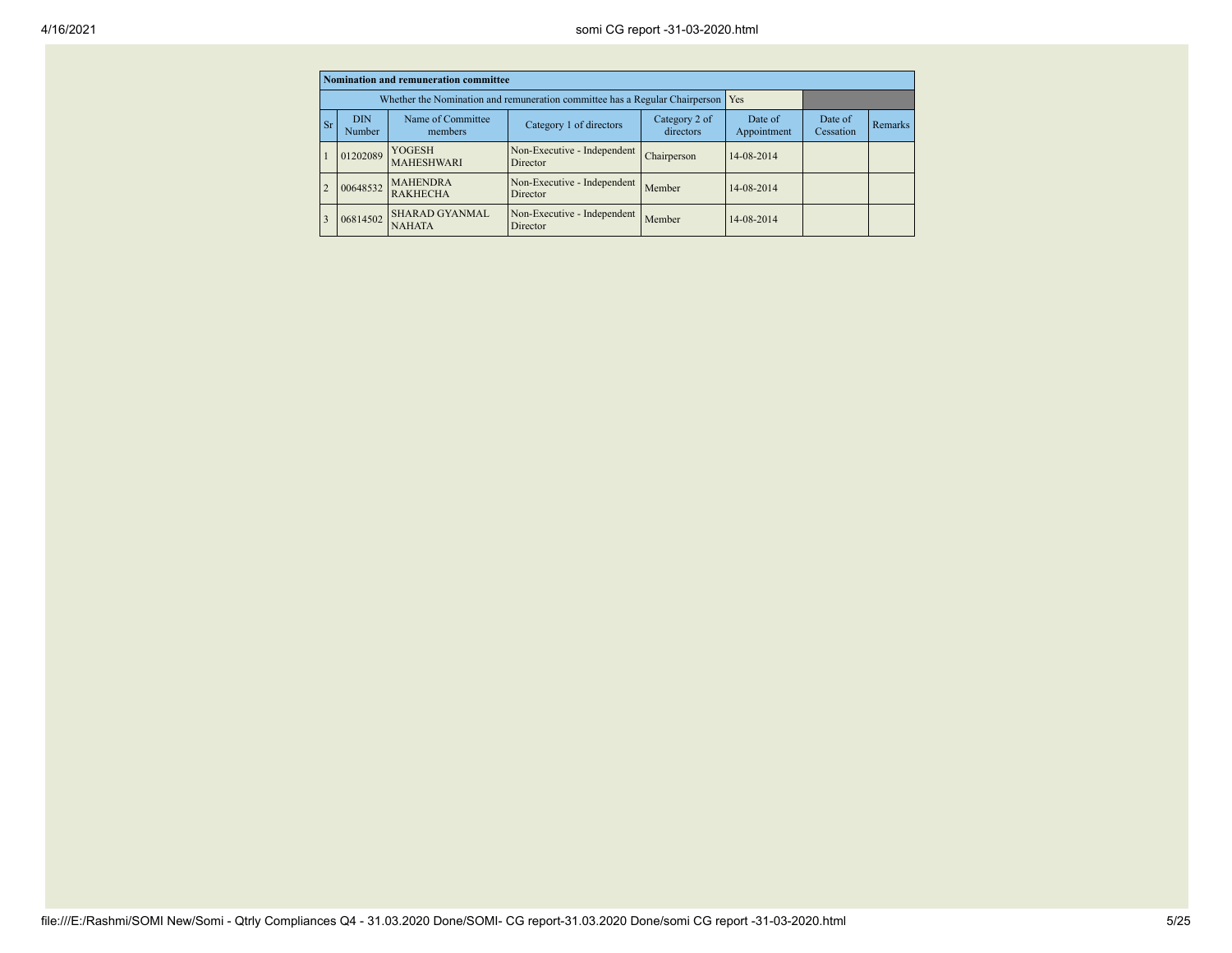|                | <b>Stakeholders Relationship Committee</b>                                                                    |                                                                           |                                         |             |            |                      |         |  |  |  |
|----------------|---------------------------------------------------------------------------------------------------------------|---------------------------------------------------------------------------|-----------------------------------------|-------------|------------|----------------------|---------|--|--|--|
|                |                                                                                                               | Whether the Stakeholders Relationship Committee has a Regular Chairperson | Yes                                     |             |            |                      |         |  |  |  |
| <b>Sr</b>      | Name of Committee<br><b>DIN</b><br>Category 2 of<br>Category 1 of directors<br>directors<br>Number<br>members |                                                                           |                                         |             |            | Date of<br>Cessation | Remarks |  |  |  |
|                | 06814502                                                                                                      | <b>SHARAD GYANMAL</b><br><b>NAHATA</b>                                    | Non-Executive - Independent<br>Director | Chairperson | 14-08-2014 |                      |         |  |  |  |
| $\overline{2}$ | 00648532                                                                                                      | <b>MAHENDRA</b><br><b>RAKHECHA</b>                                        | Non-Executive - Independent<br>Director | Member      | 14-08-2014 |                      |         |  |  |  |
|                | 00351851                                                                                                      | <b>VIMAL BHANSALI</b>                                                     | <b>Executive Director</b>               | Member      | 14-08-2014 |                      |         |  |  |  |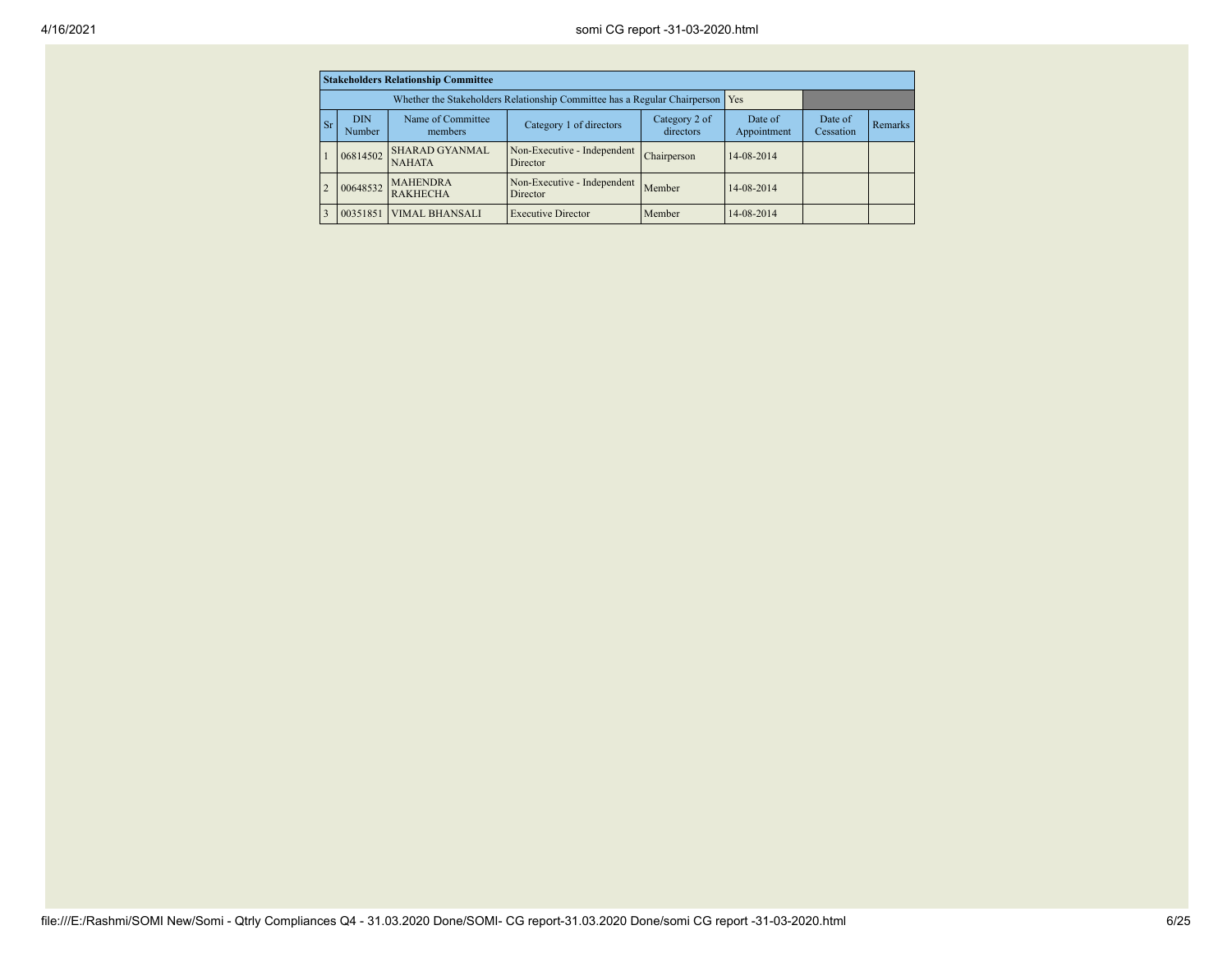|             | <b>Risk Management Committee</b> |                                                                 |                            |                            |                        |                      |         |  |  |  |
|-------------|----------------------------------|-----------------------------------------------------------------|----------------------------|----------------------------|------------------------|----------------------|---------|--|--|--|
|             |                                  | Whether the Risk Management Committee has a Regular Chairperson |                            |                            |                        |                      |         |  |  |  |
| $\sqrt{ST}$ | <b>DIN</b><br>Number             | Name of Committee<br>members                                    | Category 1 of<br>directors | Category 2 of<br>directors | Date of<br>Appointment | Date of<br>Cessation | Remarks |  |  |  |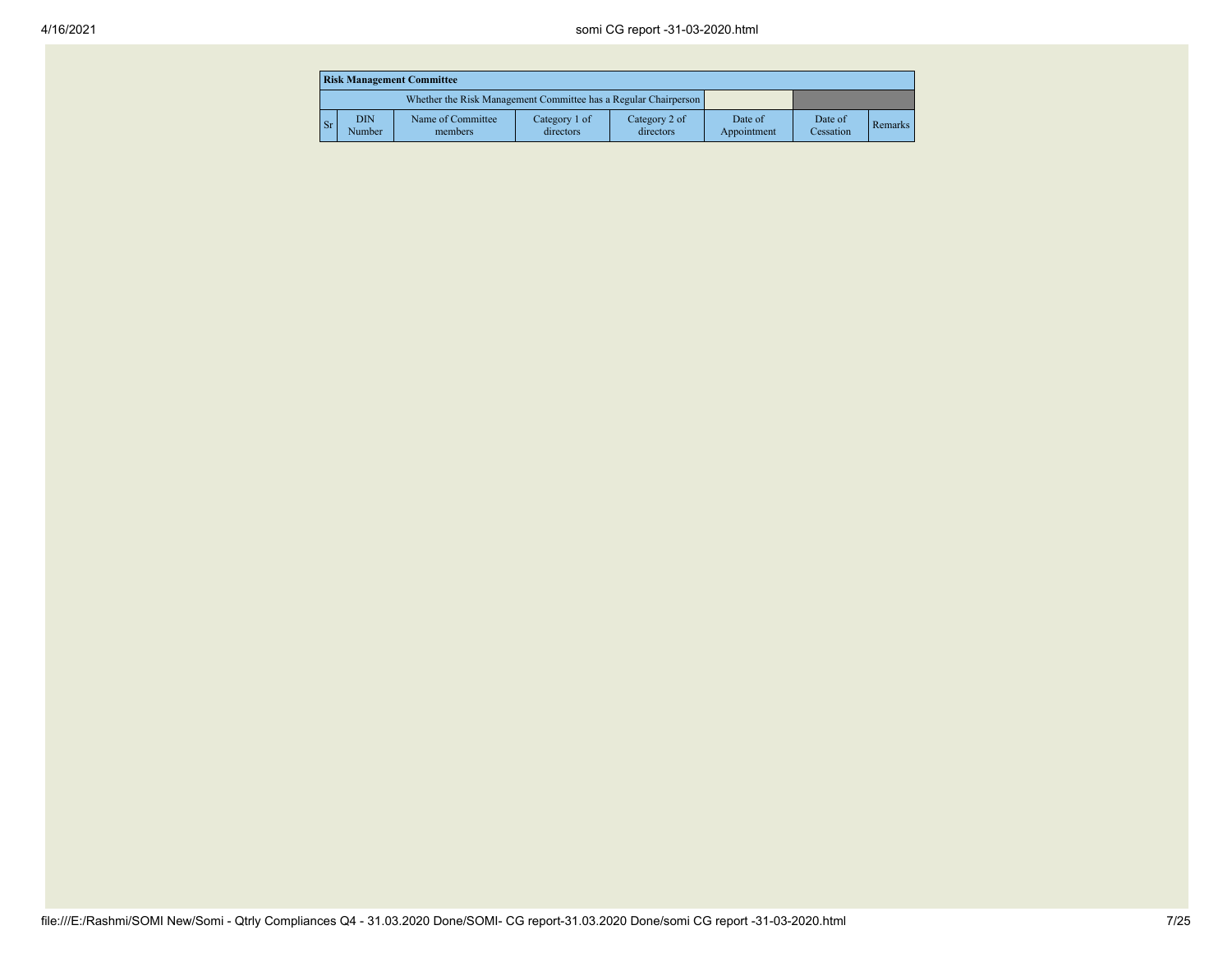|                | <b>Corporate Social Responsibility Committee</b>                                                              |                                                                                 |                                         |             |                  |                      |         |  |  |  |  |
|----------------|---------------------------------------------------------------------------------------------------------------|---------------------------------------------------------------------------------|-----------------------------------------|-------------|------------------|----------------------|---------|--|--|--|--|
|                |                                                                                                               | Whether the Corporate Social Responsibility Committee has a Regular Chairperson | Yes                                     |             |                  |                      |         |  |  |  |  |
| Sr             | Name of Committee<br><b>DIN</b><br>Category 2 of<br>Category 1 of directors<br>directors<br>Number<br>members |                                                                                 |                                         |             |                  | Date of<br>Cessation | Remarks |  |  |  |  |
|                | 00351846                                                                                                      | <b>OM PRAKASH</b><br><b>BHANSALI</b>                                            | <b>Executive Director</b>               | Chairperson | $31 - 03 - 2015$ |                      |         |  |  |  |  |
| $\overline{2}$ | 00351851                                                                                                      | <b>VIMAL BHANSALI</b>                                                           | <b>Executive Director</b>               | Member      | 31-03-2015       |                      |         |  |  |  |  |
| $\overline{3}$ | 00648532                                                                                                      | <b>MAHENDRA</b><br><b>RAKHECHA</b>                                              | Non-Executive - Independent<br>Director | Member      | $31 - 03 - 2015$ |                      |         |  |  |  |  |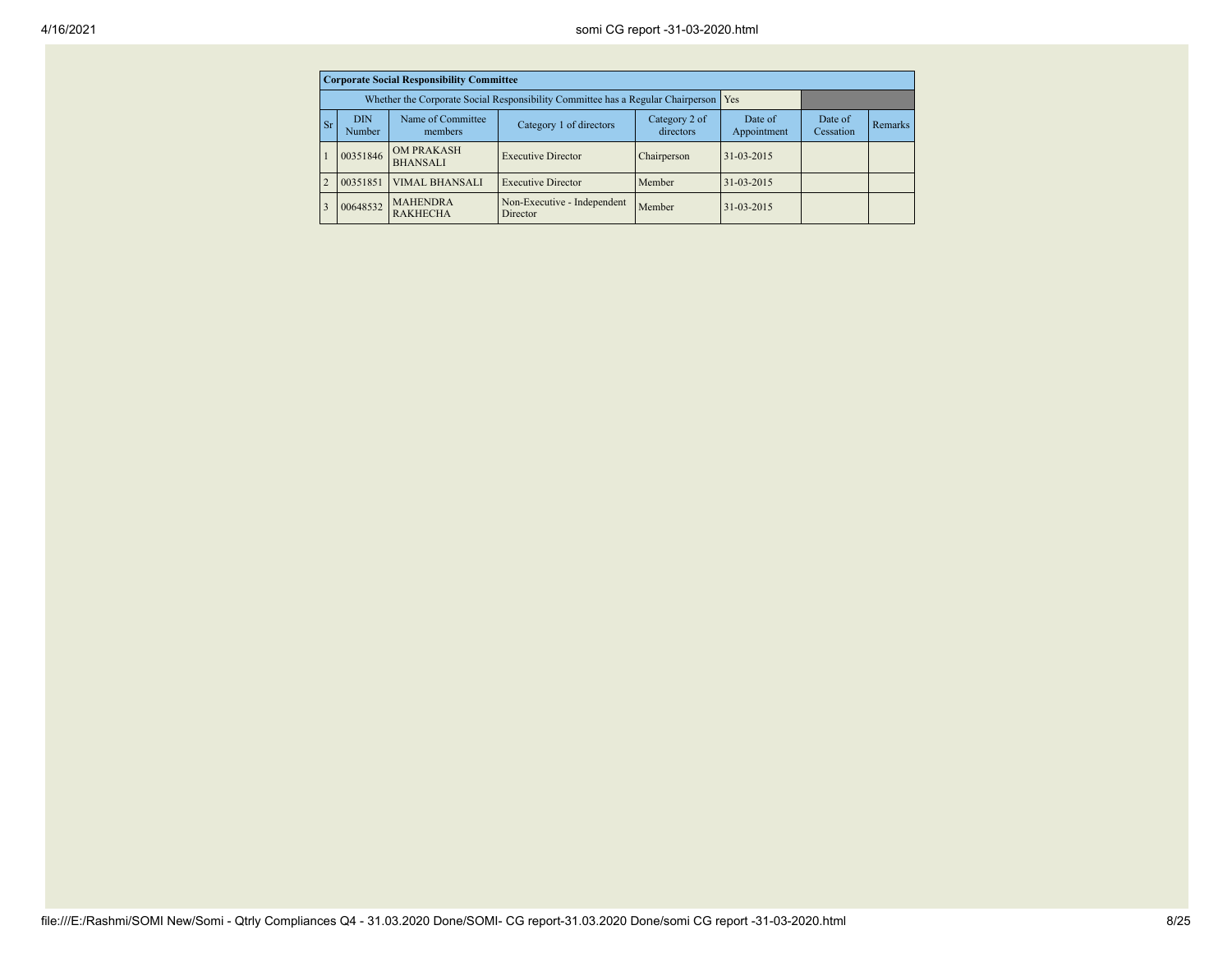| <b>Other Committee</b> |                                                                                                                                     |  |  |  |  |  |  |  |
|------------------------|-------------------------------------------------------------------------------------------------------------------------------------|--|--|--|--|--|--|--|
|                        | Sr   DIN Number   Name of Committee members   Name of other committee   Category 1 of directors   Category 2 of directors   Remarks |  |  |  |  |  |  |  |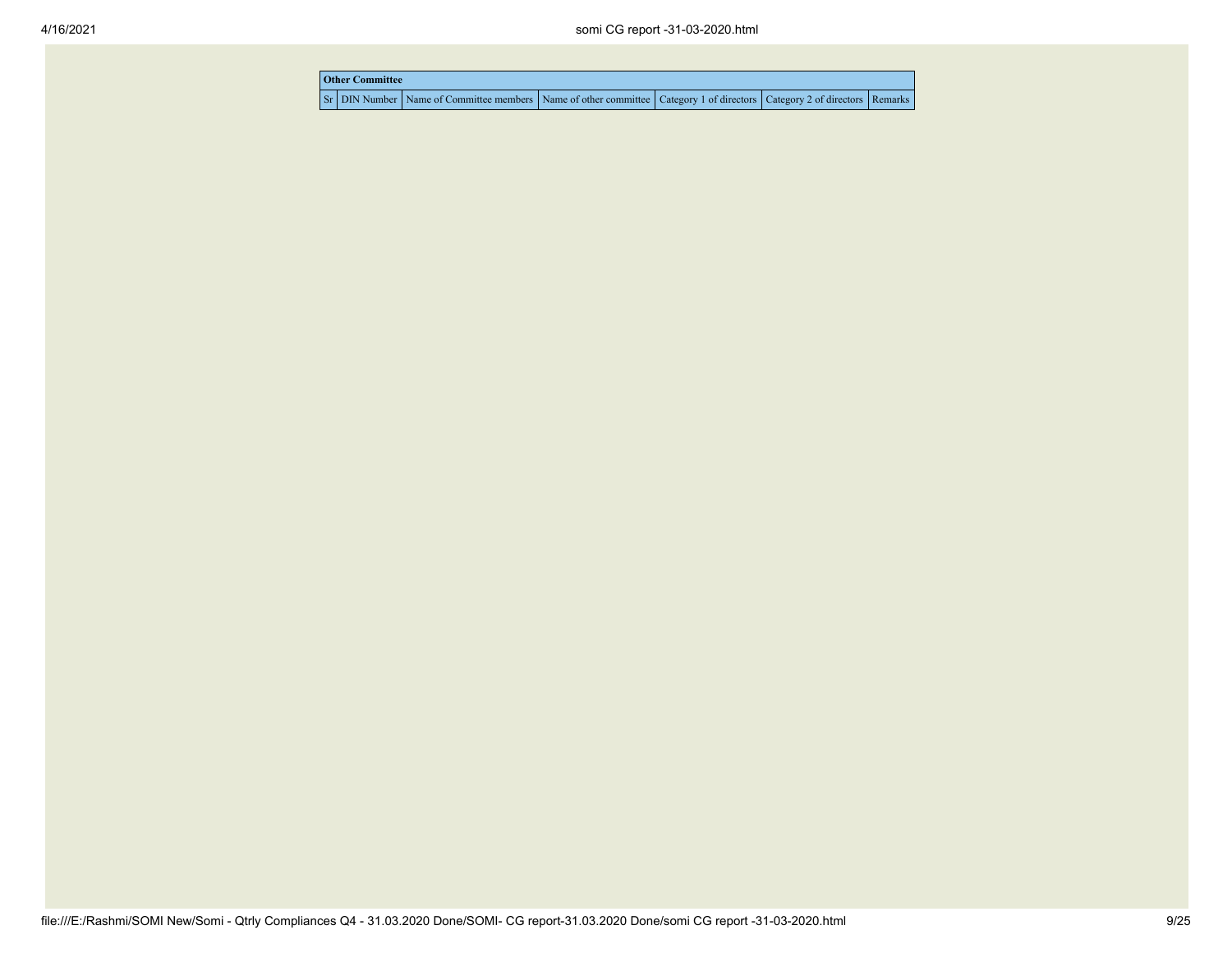|                |                                                                     |                                                               | <b>Annexure 1</b>                                                 |                                       |                                                            |                                           |                                                           |
|----------------|---------------------------------------------------------------------|---------------------------------------------------------------|-------------------------------------------------------------------|---------------------------------------|------------------------------------------------------------|-------------------------------------------|-----------------------------------------------------------|
|                | <b>Annexure 1</b>                                                   |                                                               |                                                                   |                                       |                                                            |                                           |                                                           |
|                | <b>III. Meeting of Board of Directors</b>                           |                                                               |                                                                   |                                       |                                                            |                                           |                                                           |
|                | Disclosure of notes on meeting of board of<br>directors explanatory |                                                               |                                                                   |                                       |                                                            |                                           |                                                           |
| <b>Sr</b>      | $Date(s)$ of meeting<br>(if any) in the<br>previous quarter         | $Date(s)$ of<br>meeting (if any)<br>in the current<br>quarter | Maximum gap between<br>any two consecutive (in<br>number of days) | Notes for<br>not<br>providing<br>Date | Whether<br>requirement of<br><b>Ouorum</b> met<br>(Yes/No) | Number of<br><b>Directors</b><br>present* | No. of Independent<br>Directors attending<br>the meeting* |
|                | 14-11-2019                                                          |                                                               |                                                                   |                                       | Yes                                                        |                                           |                                                           |
| $\overline{2}$ |                                                                     | 14-02-2020                                                    | 91                                                                |                                       | Yes                                                        |                                           |                                                           |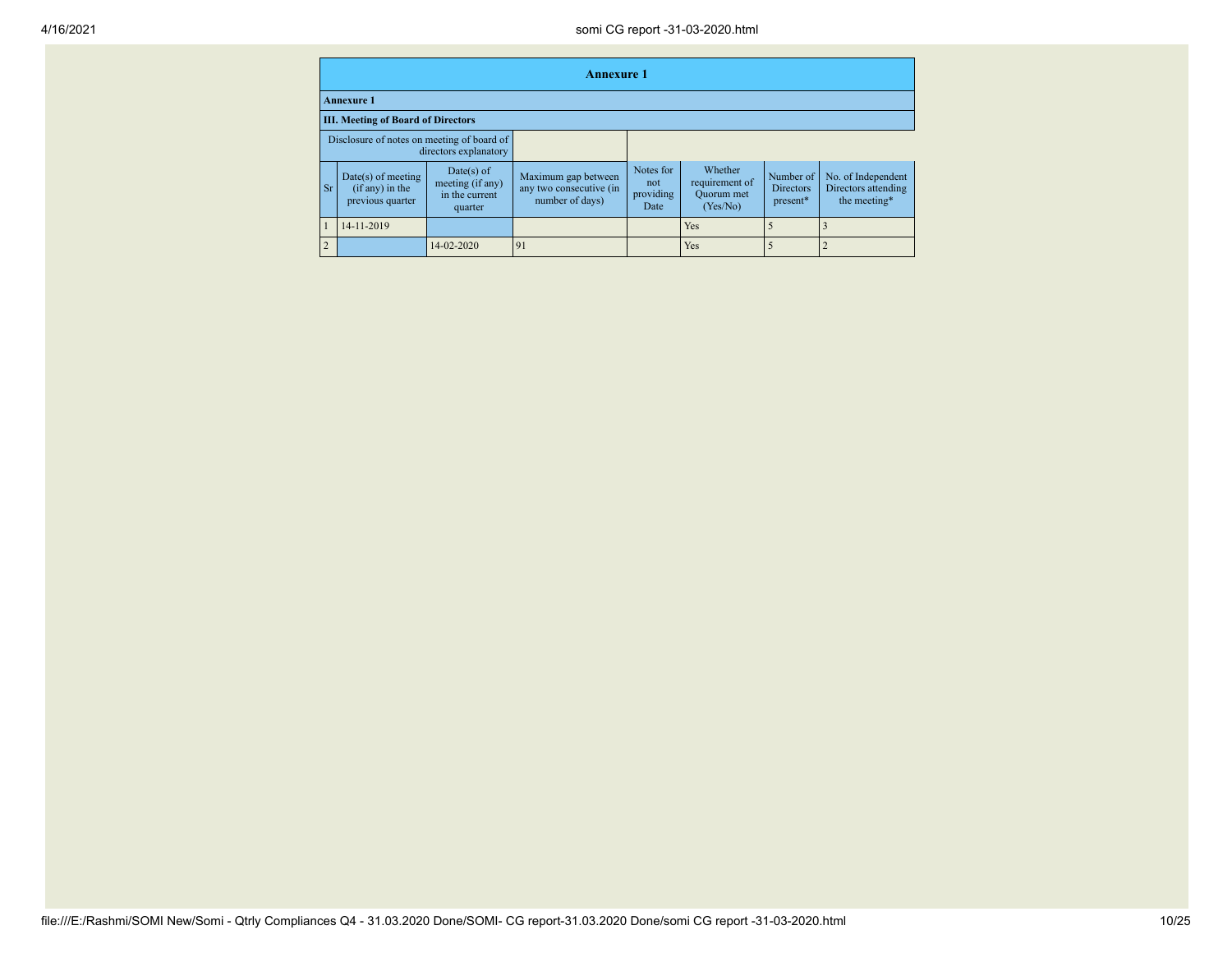|                         | <b>Annexure 1</b>                                  |                                                                                                            |                                                                      |                               |                                       |                                                        |                                                      |                                                                         |  |  |
|-------------------------|----------------------------------------------------|------------------------------------------------------------------------------------------------------------|----------------------------------------------------------------------|-------------------------------|---------------------------------------|--------------------------------------------------------|------------------------------------------------------|-------------------------------------------------------------------------|--|--|
|                         | <b>IV. Meeting of Committees</b>                   |                                                                                                            |                                                                      |                               |                                       |                                                        |                                                      |                                                                         |  |  |
|                         |                                                    |                                                                                                            | Disclosure of notes on meeting of committees explanatory             |                               |                                       |                                                        |                                                      |                                                                         |  |  |
| <b>Sr</b>               | Name of<br>Committee                               | $Date(s)$ of meeting (Enter<br>dates of Previous quarter and<br>Current quarter in<br>chronological order) | Maximum gap<br>between any two<br>consecutive (in<br>number of days) | Name of<br>other<br>committee | Reson for<br>not<br>providing<br>date | Whether<br>requirement<br>of Quorum<br>met<br>(Yes/No) | Number<br>$\alpha$ f<br><b>Directors</b><br>present* | $No$ of<br>Independent<br><b>Directors</b><br>attending the<br>meeting* |  |  |
|                         | Audit<br>Committee                                 | 14-11-2019                                                                                                 |                                                                      |                               |                                       | Yes                                                    | 3                                                    | $\overline{2}$                                                          |  |  |
| $\overline{c}$          | Audit<br>Committee                                 | 14-02-2020                                                                                                 | 91                                                                   |                               |                                       | Yes                                                    | 3                                                    | $\overline{c}$                                                          |  |  |
| $\overline{\mathbf{3}}$ | Nomination<br>and<br>remuneration<br>committee     | $20 - 03 - 2020$                                                                                           | 34                                                                   |                               |                                       | Yes                                                    | 3                                                    | 3                                                                       |  |  |
| $\overline{4}$          | <b>Stakeholders</b><br>Relationship<br>Committee   | 20-03-2020                                                                                                 |                                                                      |                               |                                       | Yes                                                    | 3                                                    |                                                                         |  |  |
| 5                       | Corporate<br>Social<br>Responsibility<br>Committee | 20-03-2020                                                                                                 |                                                                      |                               |                                       | Yes                                                    | 3                                                    |                                                                         |  |  |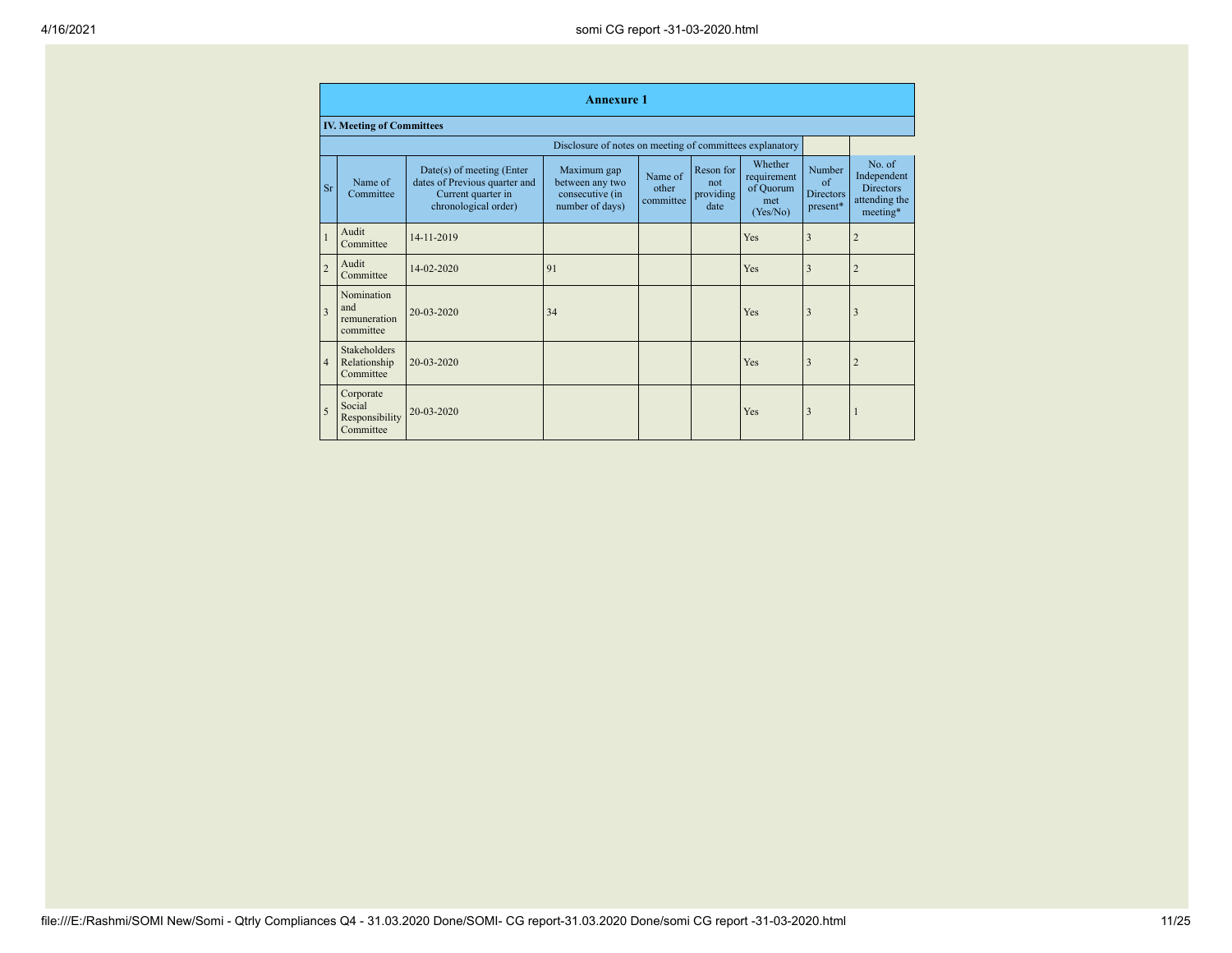| <b>Annexure 1</b>                                                                                                       |     |  |  |  |  |  |  |
|-------------------------------------------------------------------------------------------------------------------------|-----|--|--|--|--|--|--|
| <b>V. Related Party Transactions</b>                                                                                    |     |  |  |  |  |  |  |
| If status is "No" details of non-<br>Compliance status<br>Subject<br>Sr<br>(Yes/No/NA)<br>compliance may be given here. |     |  |  |  |  |  |  |
| Whether prior approval of audit committee obtained                                                                      | NA  |  |  |  |  |  |  |
| Whether shareholder approval obtained for material RPT                                                                  | NA  |  |  |  |  |  |  |
| Whether details of RPT entered into pursuant to omnibus approval<br>have been reviewed by Audit Committee               | Yes |  |  |  |  |  |  |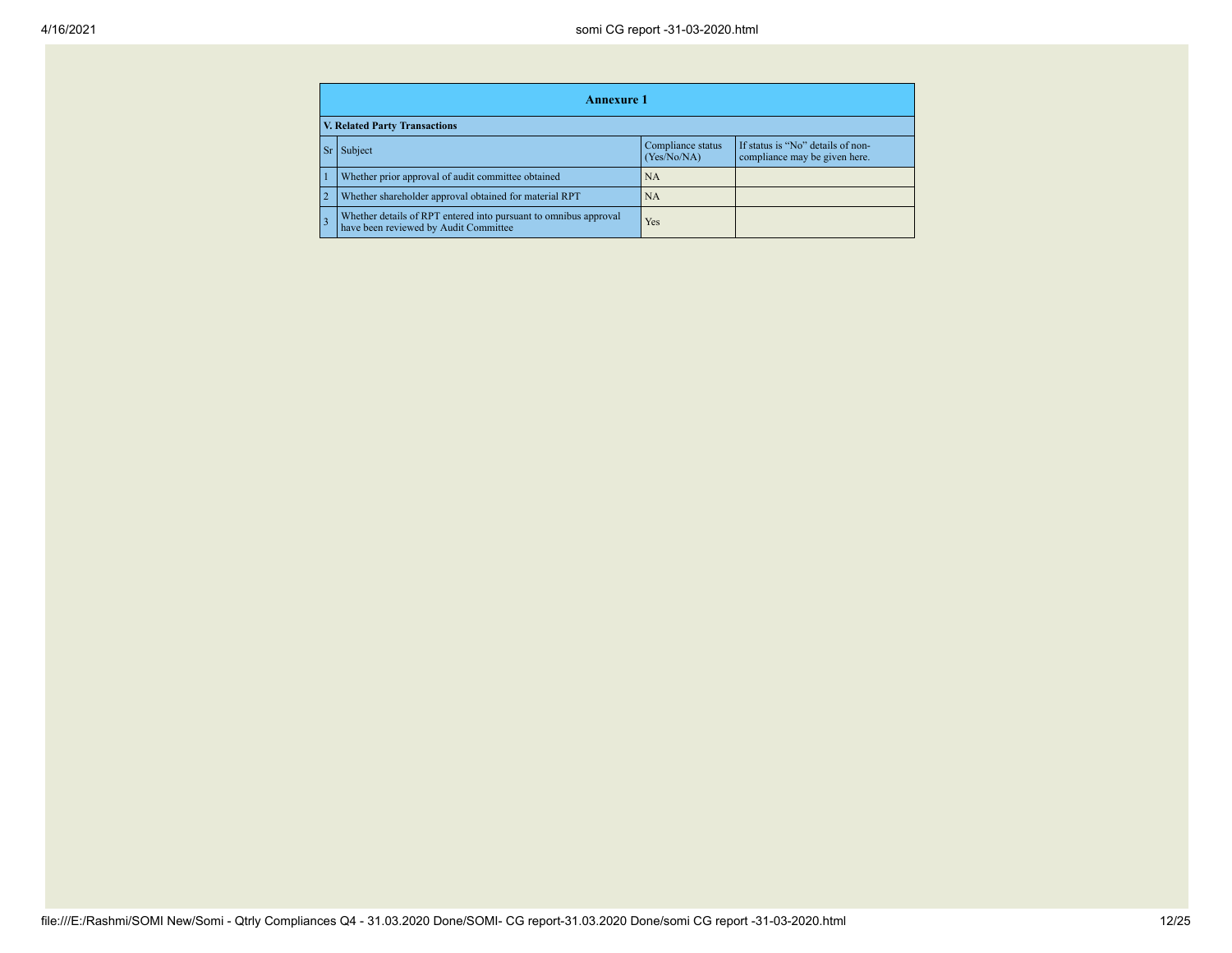|                         | <b>Annexure 1</b>                                                                                                                                                                                               |                               |  |  |
|-------------------------|-----------------------------------------------------------------------------------------------------------------------------------------------------------------------------------------------------------------|-------------------------------|--|--|
|                         | <b>VI. Affirmations</b>                                                                                                                                                                                         |                               |  |  |
| <b>Sr</b>               | Subject                                                                                                                                                                                                         | Compliance<br>status (Yes/No) |  |  |
|                         | The composition of Board of Directors is in terms of SEBI (Listing obligations and disclosure requirements)<br>Regulations, 2015                                                                                | Yes                           |  |  |
| $\overline{2}$          | The composition of the following committees is in terms of SEBI(Listing obligations and disclosure requirements)<br>Regulations, 2015 a. Audit Committee                                                        | Yes                           |  |  |
| $\overline{\mathbf{3}}$ | The composition of the following committees is in terms of SEBI(Listing obligations and disclosure requirements)<br>Regulations, 2015. b. Nomination & remuneration committee                                   | Yes                           |  |  |
| $\overline{4}$          | The composition of the following committees is in terms of SEBI(Listing obligations and disclosure requirements)<br>Regulations, 2015. c. Stakeholders relationship committee                                   | Yes                           |  |  |
| 5                       | The composition of the following committees is in terms of SEBI(Listing obligations and disclosure requirements)<br>Regulations, 2015. d. Risk management committee (applicable to the top 500 listed entities) | <b>NA</b>                     |  |  |
| 6                       | The committee members have been made aware of their powers, role and responsibilities as specified in SEBI<br>(Listing obligations and disclosure requirements) Regulations, 2015.                              | Yes                           |  |  |
|                         | The meetings of the board of directors and the above committees have been conducted in the manner as specified in<br>SEBI (Listing obligations and disclosure requirements) Regulations, 2015.                  | Yes                           |  |  |
| 8                       | This report and/or the report submitted in the previous quarter has been placed before Board of Directors.                                                                                                      | Yes                           |  |  |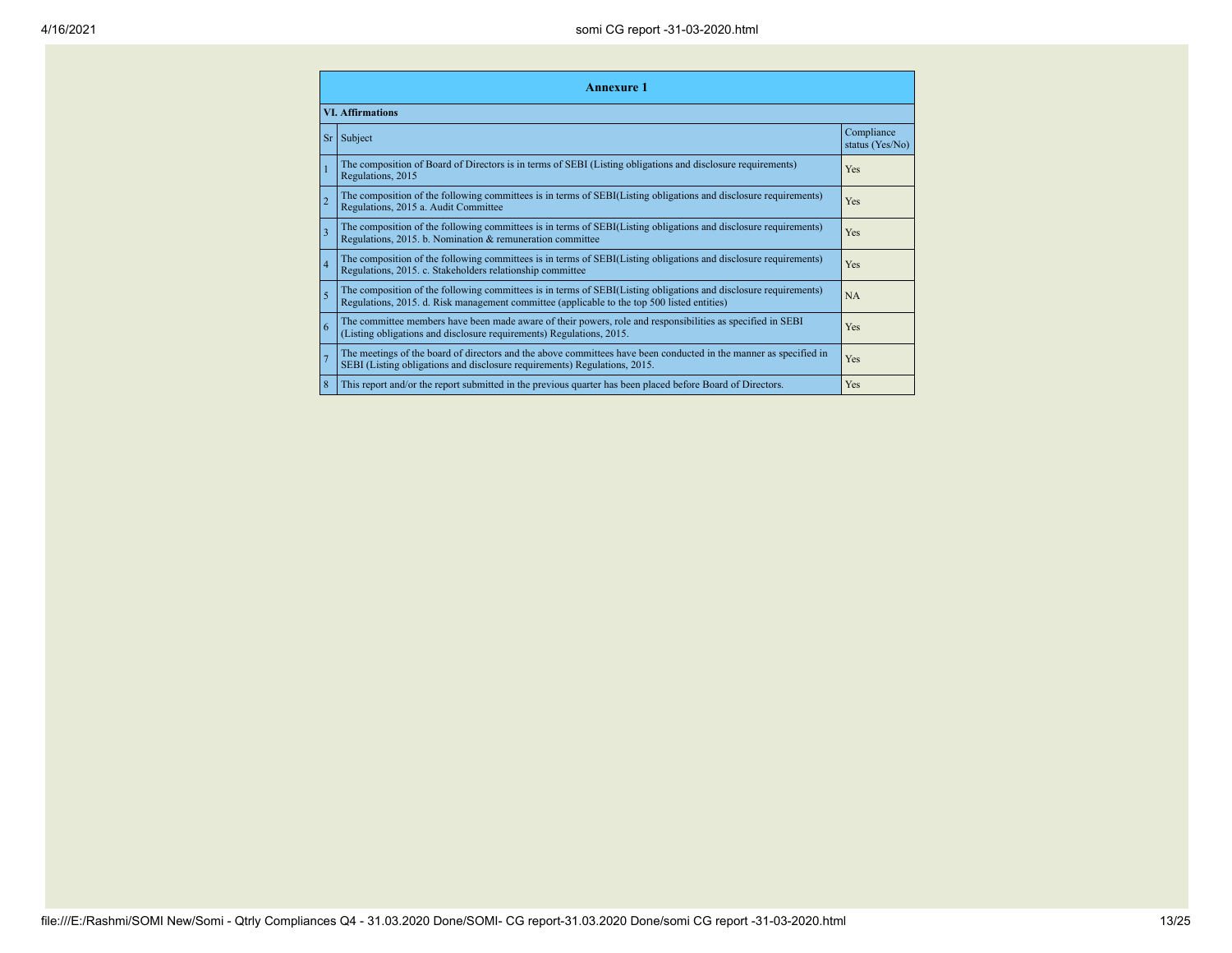| <b>Annexure 1</b> |                   |                          |
|-------------------|-------------------|--------------------------|
| <b>Sr</b>         | Subject           | Compliance status        |
|                   | Name of signatory | OM PRAKASH BHANSALI      |
| 12                | Designation       | <b>Managing Director</b> |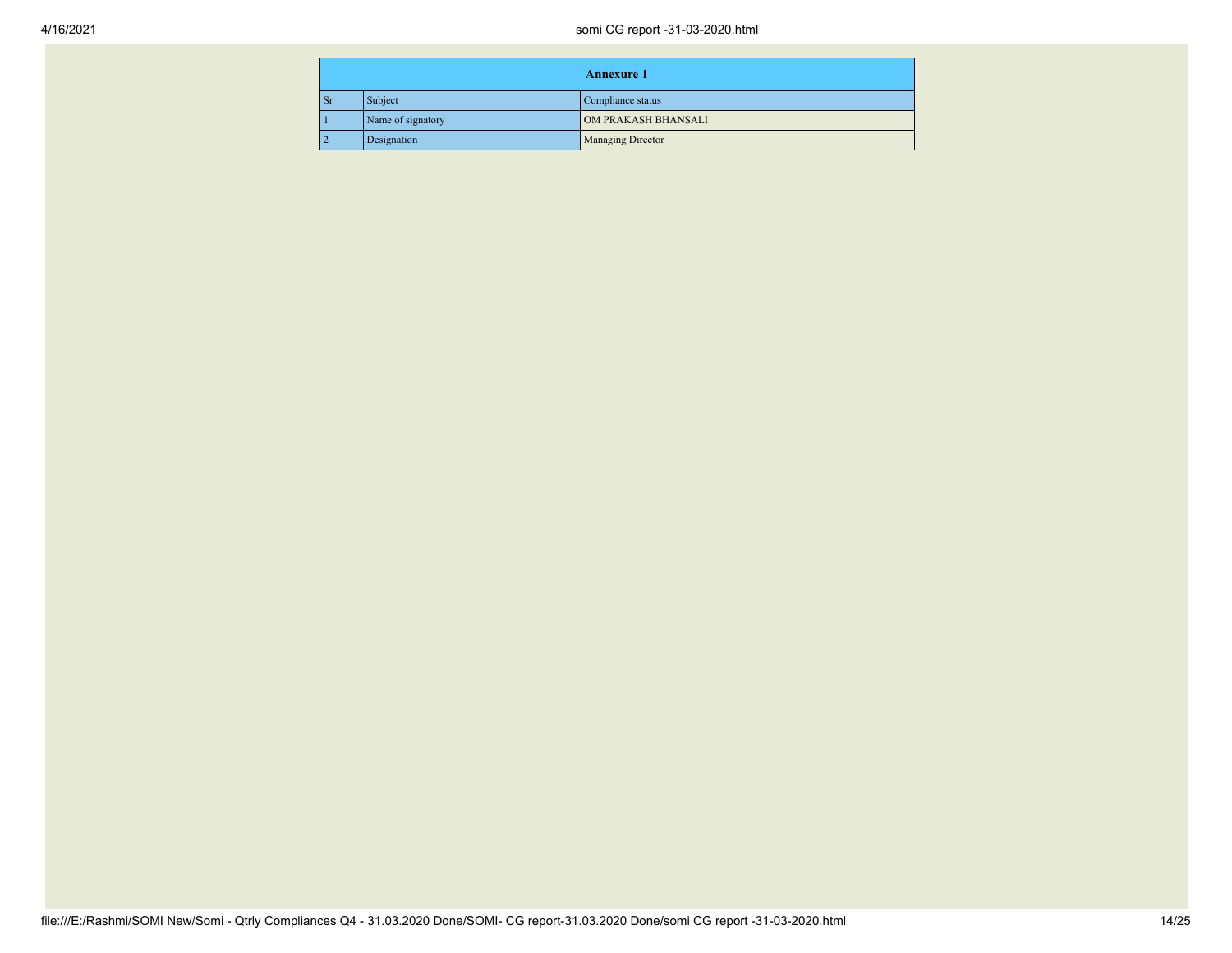|                | <b>Annexure II</b>                                                         |                                  |                                                                                                                 |                      |
|----------------|----------------------------------------------------------------------------|----------------------------------|-----------------------------------------------------------------------------------------------------------------|----------------------|
|                |                                                                            |                                  | Annexure II to be submitted by listed entity at the end of the financial year (for the whole of financial year) |                      |
|                | I. Disclosure on website in terms of Listing Regulations                   |                                  |                                                                                                                 |                      |
| Sr             | Item                                                                       | Compliance status<br>(Yes/No/NA) | If status is "No" details of non-<br>compliance may be given here.                                              | Web address          |
|                | Details of business                                                        | Yes                              |                                                                                                                 | www.somiinvestor.com |
| $\overline{2}$ | Terms and conditions of appointment of<br>independent directors            | <b>Yes</b>                       |                                                                                                                 | www.somiinvestor.com |
| 3              | Composition of various committees of board<br>of directors                 | Yes                              |                                                                                                                 | www.somiinvestor.com |
| $\overline{4}$ | Code of conduct of board of directors and<br>senior management personnel   | Yes                              |                                                                                                                 | www.somiinvestor.com |
| 5              | Details of establishment of vigil mechanism/<br>Whistle Blower policy      | <b>Yes</b>                       |                                                                                                                 | www.somiinvestor.com |
| 6              | Criteria of making payments to non-<br>executive directors                 | <b>Yes</b>                       |                                                                                                                 | www.somiinvestor.com |
| $\overline{7}$ | Policy on dealing with related party<br>transactions                       | <b>Yes</b>                       |                                                                                                                 | www.somiinvestor.com |
| 8              | Policy for determining 'material' subsidiaries                             | <b>NA</b>                        |                                                                                                                 |                      |
| $\overline{Q}$ | Details of familiarization programmes<br>imparted to independent directors | <b>Yes</b>                       |                                                                                                                 | www.somiinvestor.com |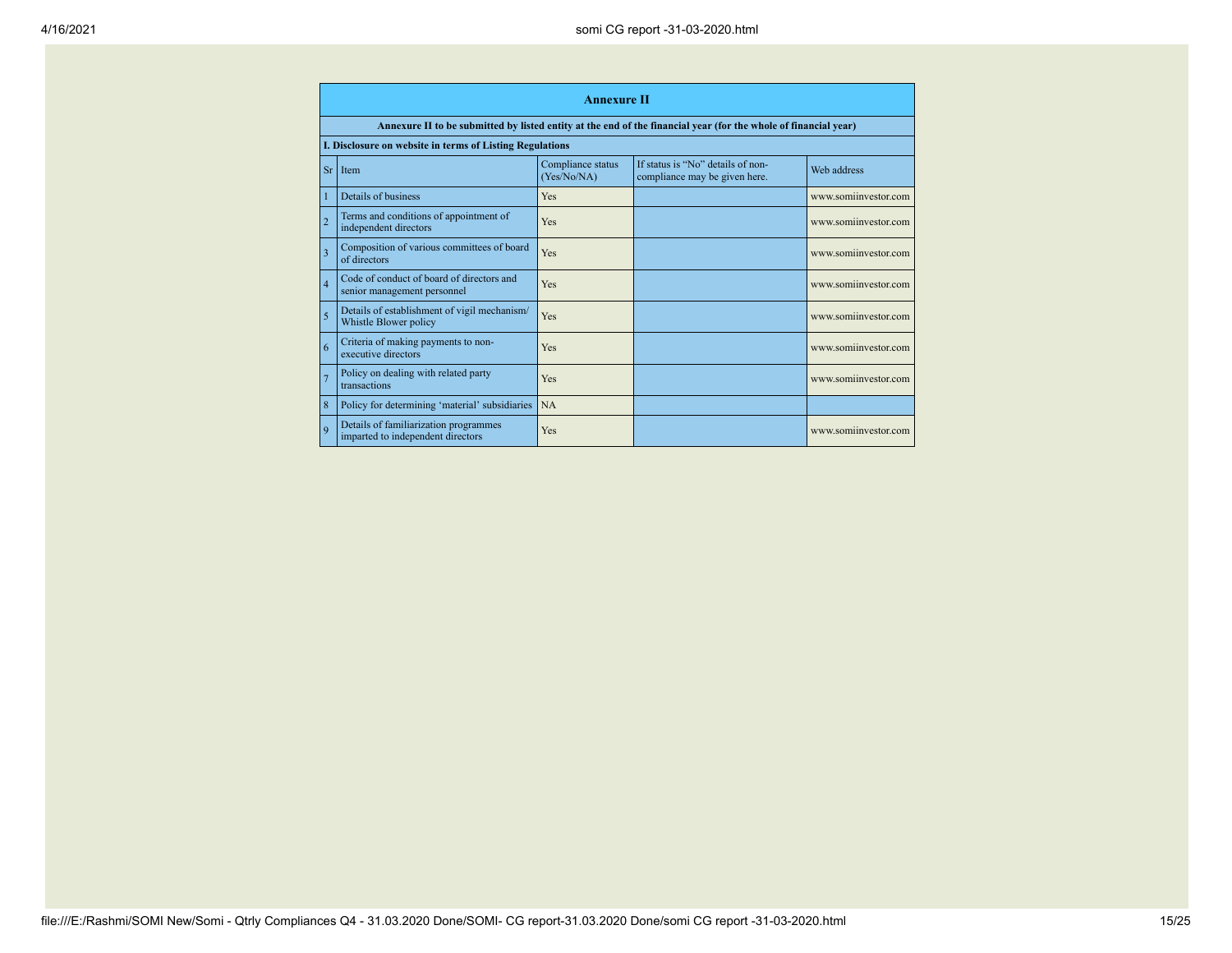|                 | <b>Annexure</b> II                                                                                                                                                                           |                                     |                                                                      |                      |  |
|-----------------|----------------------------------------------------------------------------------------------------------------------------------------------------------------------------------------------|-------------------------------------|----------------------------------------------------------------------|----------------------|--|
|                 | Annexure II to be submitted by listed entity at the end of the financial year (for the whole of financial year)                                                                              |                                     |                                                                      |                      |  |
|                 | I. Disclosure on website in terms of Listing Regulations                                                                                                                                     |                                     |                                                                      |                      |  |
| Sr              | Item                                                                                                                                                                                         | Compliance<br>status<br>(Yes/No/NA) | If status is "No" details<br>of non-compliance may<br>be given here. | Web address          |  |
| 10              | Contact information of the designated officials of the listed entity<br>who are responsible for assisting and handling investor grievances                                                   | Yes                                 |                                                                      | www.somiinvestor.com |  |
| $\overline{11}$ | email address for grievance redressal and other relevant details                                                                                                                             | Yes                                 |                                                                      | www.somiinvestor.com |  |
| 12              | <b>Financial results</b>                                                                                                                                                                     | Yes                                 |                                                                      | www.somiinvestor.com |  |
| 13              | Shareholding pattern                                                                                                                                                                         | Yes                                 |                                                                      | www.somiinvestor.com |  |
| 14              | Details of agreements entered into with the media companies and/or<br>their associates                                                                                                       | NA                                  |                                                                      |                      |  |
| 15              | Schedule of analyst or institutional investor meet and presentations<br>made by the listed entity to analysts or institutional investors<br>simultaneously with submission to stock exchange | <b>NA</b>                           |                                                                      |                      |  |
| 16              | New name and the old name of the listed entity                                                                                                                                               | NA                                  |                                                                      |                      |  |
| 17              | Advertisements as per regulation 47 (1)                                                                                                                                                      | Yes                                 |                                                                      | www.somiinvestor.com |  |
| 18              | Credit rating or revision in credit rating obtained                                                                                                                                          | <b>NA</b>                           |                                                                      |                      |  |
| 19              | Separate audited financial statements of each subsidiary of the<br>listed entity in respect of a relevant financial year                                                                     | <b>NA</b>                           |                                                                      |                      |  |
| 20              | Whether company has provided information under separate section<br>on its website as per Regulation $46(2)$                                                                                  | Yes                                 |                                                                      | www.somiinvestor.com |  |
| 21              | Materiality Policy as per Regulation 30                                                                                                                                                      | Yes                                 |                                                                      | www.somiinvestor.com |  |
| 22              | Dividend Distribution policy as per Regulation 43A (as applicable)                                                                                                                           | NA                                  |                                                                      |                      |  |
| 23              | It is certified that these contents on the website of the listed entity<br>are correct                                                                                                       | Yes                                 |                                                                      | www.somiinvestor.com |  |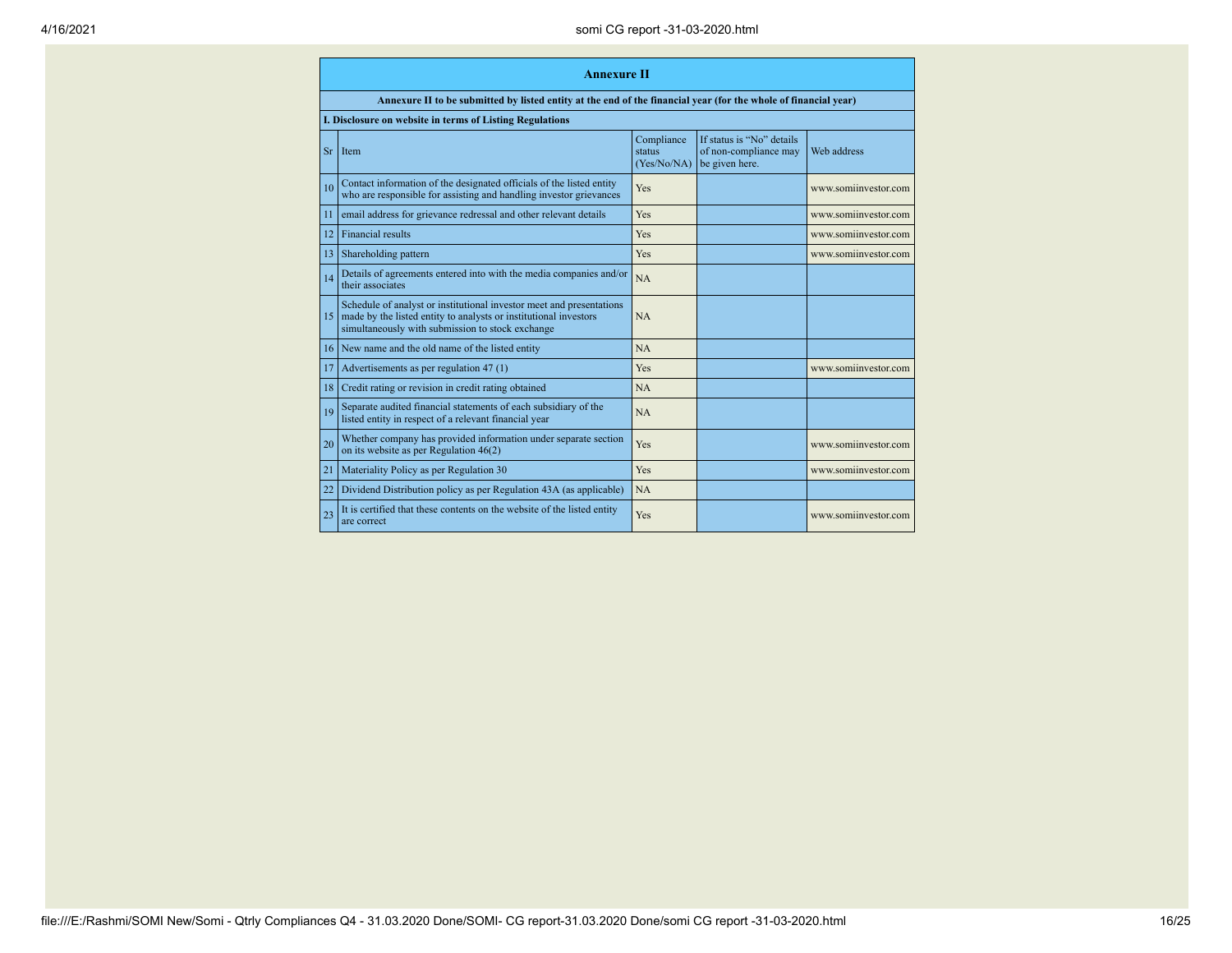|                | <b>Annexure II</b>                                                                                                   |                                    |                                     |                                                                    |
|----------------|----------------------------------------------------------------------------------------------------------------------|------------------------------------|-------------------------------------|--------------------------------------------------------------------|
|                | <b>II. Annual Affirmations</b>                                                                                       |                                    |                                     |                                                                    |
| <b>Sr</b>      | Particulars                                                                                                          | Regulation<br>Number               | Compliance<br>status<br>(Yes/No/NA) | If status is "No" details of non-<br>compliance may be given here. |
|                | Independent director(s) have been appointed in terms of<br>specified criteria of 'independence' and/or 'eligibility' | 16(1)(b) &<br>25(6)                | Yes                                 |                                                                    |
| $\overline{2}$ | Board composition                                                                                                    | $17(1)$ ,<br>$17(1A) \&$<br>17(1B) | Yes                                 |                                                                    |
| 3              | Meeting of Board of directors                                                                                        | 17(2)                              | Yes                                 |                                                                    |
| $\overline{4}$ | Quorum of Board meeting                                                                                              | 17(2A)                             | Yes                                 |                                                                    |
| 5              | <b>Review of Compliance Reports</b>                                                                                  | 17(3)                              | Yes                                 |                                                                    |
| 6              | Plans for orderly succession for appointments                                                                        | 17(4)                              | Yes                                 |                                                                    |
| $\overline{7}$ | Code of Conduct                                                                                                      | 17(5)                              | Yes                                 |                                                                    |
| 8              | Fees/compensation                                                                                                    | 17(6)                              | Yes                                 |                                                                    |
| 9              | Minimum Information                                                                                                  | 17(7)                              | Yes                                 |                                                                    |
| 10             | Compliance Certificate                                                                                               | 17(8)                              | Yes                                 |                                                                    |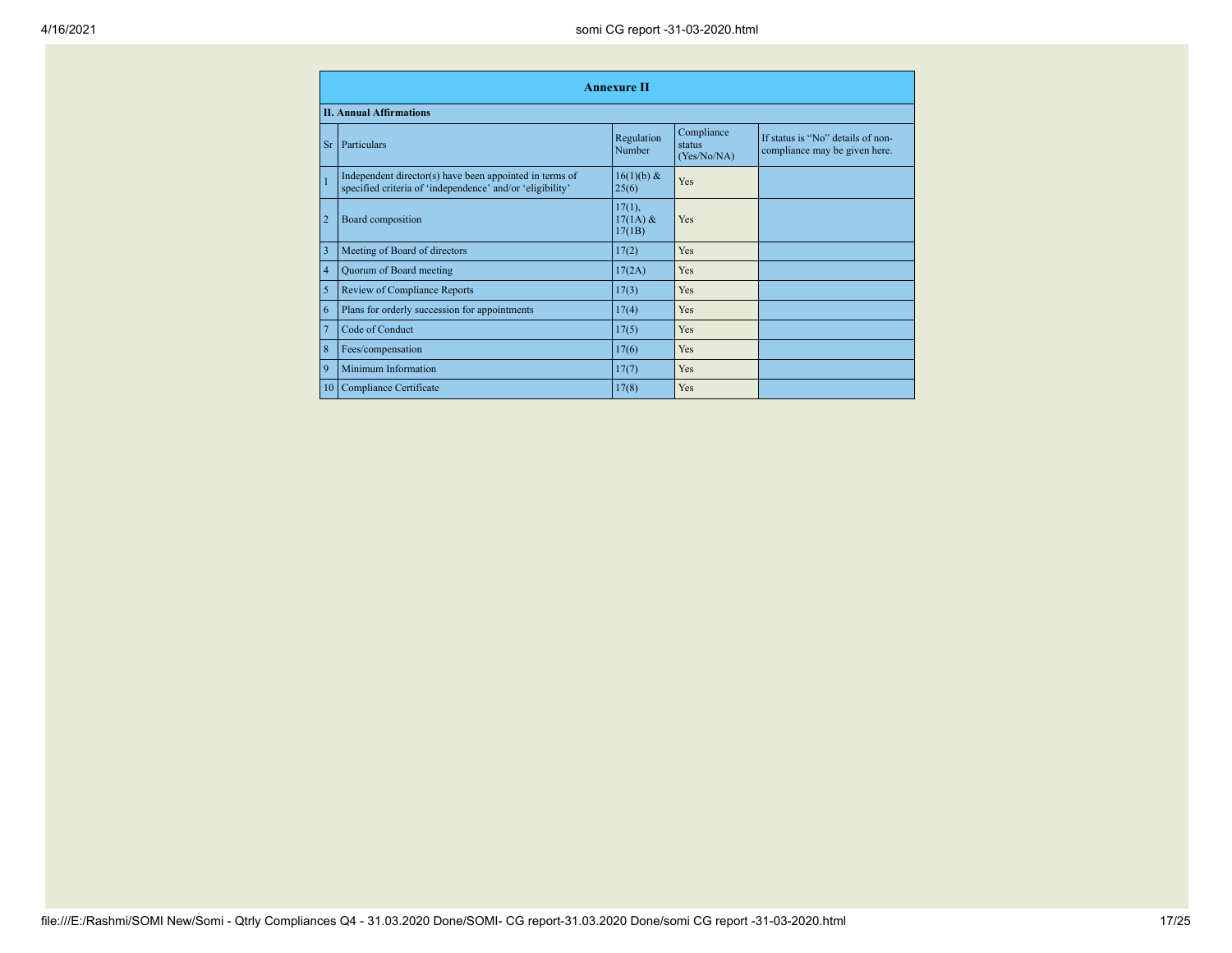|           | <b>Annexure II</b>                                         |                            |                                  |                                                                   |  |
|-----------|------------------------------------------------------------|----------------------------|----------------------------------|-------------------------------------------------------------------|--|
|           | <b>II. Annual Affirmations</b>                             |                            |                                  |                                                                   |  |
| <b>Sr</b> | Particulars                                                | Regulation<br>Number       | Compliance status<br>(Yes/No/NA) | If status is "No" details of non-compliance<br>may be given here. |  |
| 11        | Risk Assessment & Management                               | 17(9)                      | Yes                              |                                                                   |  |
| 12        | Performance Evaluation of Independent<br><b>Directors</b>  | 17(10)                     | Yes                              |                                                                   |  |
| 13        | Recommendation of Board                                    | 17(11)                     | Yes                              |                                                                   |  |
| 14        | Maximum number of Directorships                            | 17A                        | Yes                              |                                                                   |  |
| 15        | <b>Composition of Audit Committee</b>                      | 18(1)                      | Yes                              |                                                                   |  |
| 16        | Meeting of Audit Committee                                 | 18(2)                      | Yes                              |                                                                   |  |
| 17        | Composition of nomination & remuneration<br>committee      | 19(1) & (2)                | Yes                              |                                                                   |  |
| 18        | Quorum of Nomination and Remuneration<br>Committee meeting | 19(2A)                     | Yes                              |                                                                   |  |
| 19        | Meeting of Nomination and Remuneration<br>Committee        | 19(3A)                     | Yes                              |                                                                   |  |
| 20        | Composition of Stakeholder Relationship<br>Committee       | $20(1), 20(2)$ &<br>20(2A) | Yes                              |                                                                   |  |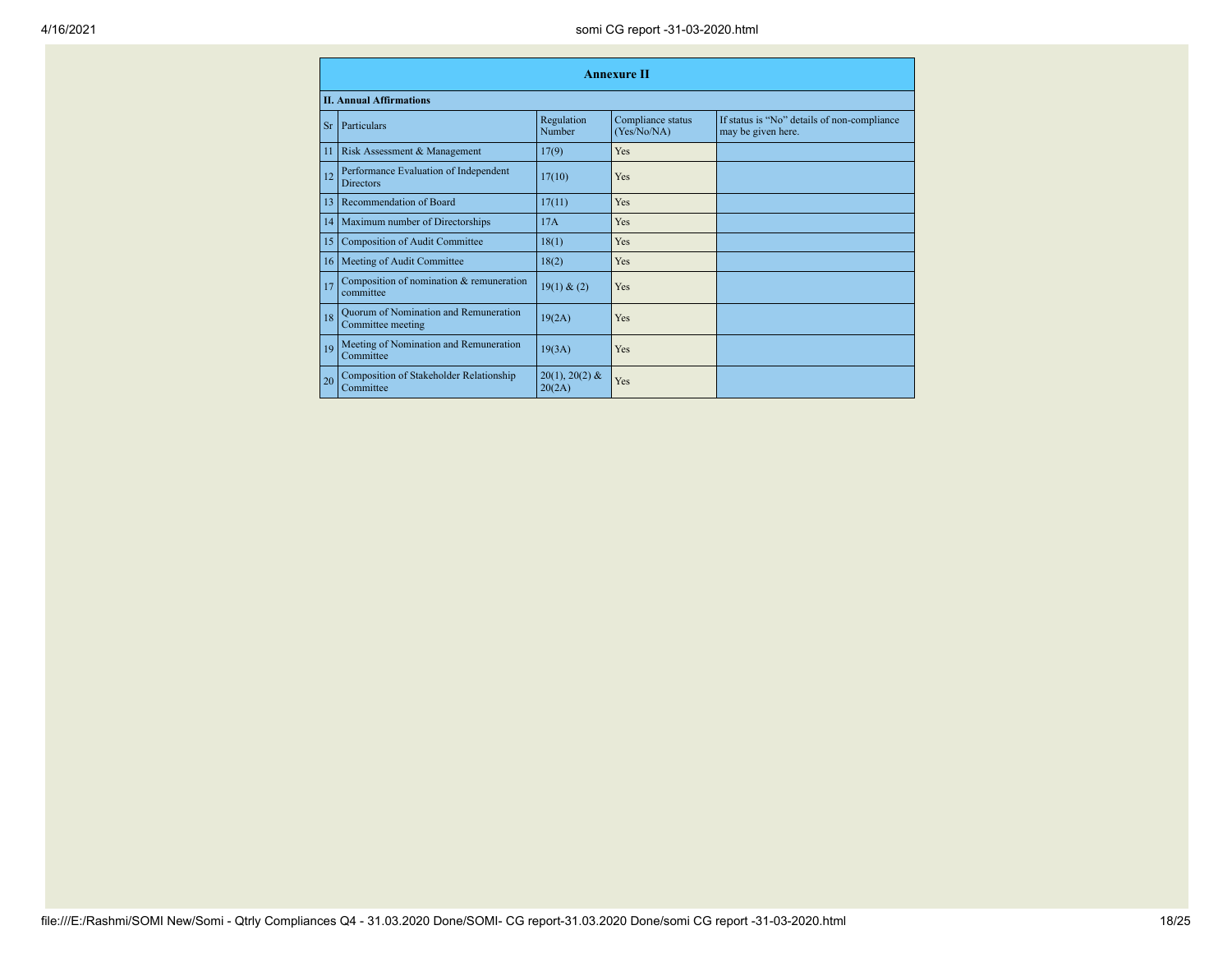|           | <b>Annexure II</b>                                                                     |                                                     |                                  |                                                                    |
|-----------|----------------------------------------------------------------------------------------|-----------------------------------------------------|----------------------------------|--------------------------------------------------------------------|
|           | <b>II. Annual Affirmations</b>                                                         |                                                     |                                  |                                                                    |
| <b>Sr</b> | Particulars                                                                            | Regulation<br>Number                                | Compliance status<br>(Yes/No/NA) | If status is "No" details of non-<br>compliance may be given here. |
| 21        | Meeting of Stakeholders Relationship Committee                                         | 20(3A)                                              | Yes                              |                                                                    |
| 22        | Composition and role of risk management<br>committee                                   | 21(1), (2), (3), (4)                                | <b>NA</b>                        |                                                                    |
| 23        | Meeting of Risk Management Committee                                                   | 21(3A)                                              | <b>NA</b>                        |                                                                    |
| 24        | Vigil Mechanism                                                                        | 22                                                  | Yes                              |                                                                    |
| 25        | Policy for related party Transaction                                                   | $23(1)$ , $(1A)$ , $(5)$ ,<br>$(6)$ , $(7)$ & $(8)$ | Yes                              |                                                                    |
| 26        | Prior or Omnibus approval of Audit Committee for<br>all related party transactions     | 23(2), (3)                                          | Yes                              |                                                                    |
| 27        | Approval for material related party transactions                                       | 23(4)                                               | NA                               |                                                                    |
| 28        | Disclosure of related party transactions on<br>consolidated basis                      | 23(9)                                               | Yes                              |                                                                    |
| 29        | Composition of Board of Directors of unlisted<br>material Subsidiary                   | 24(1)                                               | <b>NA</b>                        |                                                                    |
| 30        | Other Corporate Governance requirements with<br>respect to subsidiary of listed entity | 24(2),(3),(4),(5)<br>& (6)                          | NA                               |                                                                    |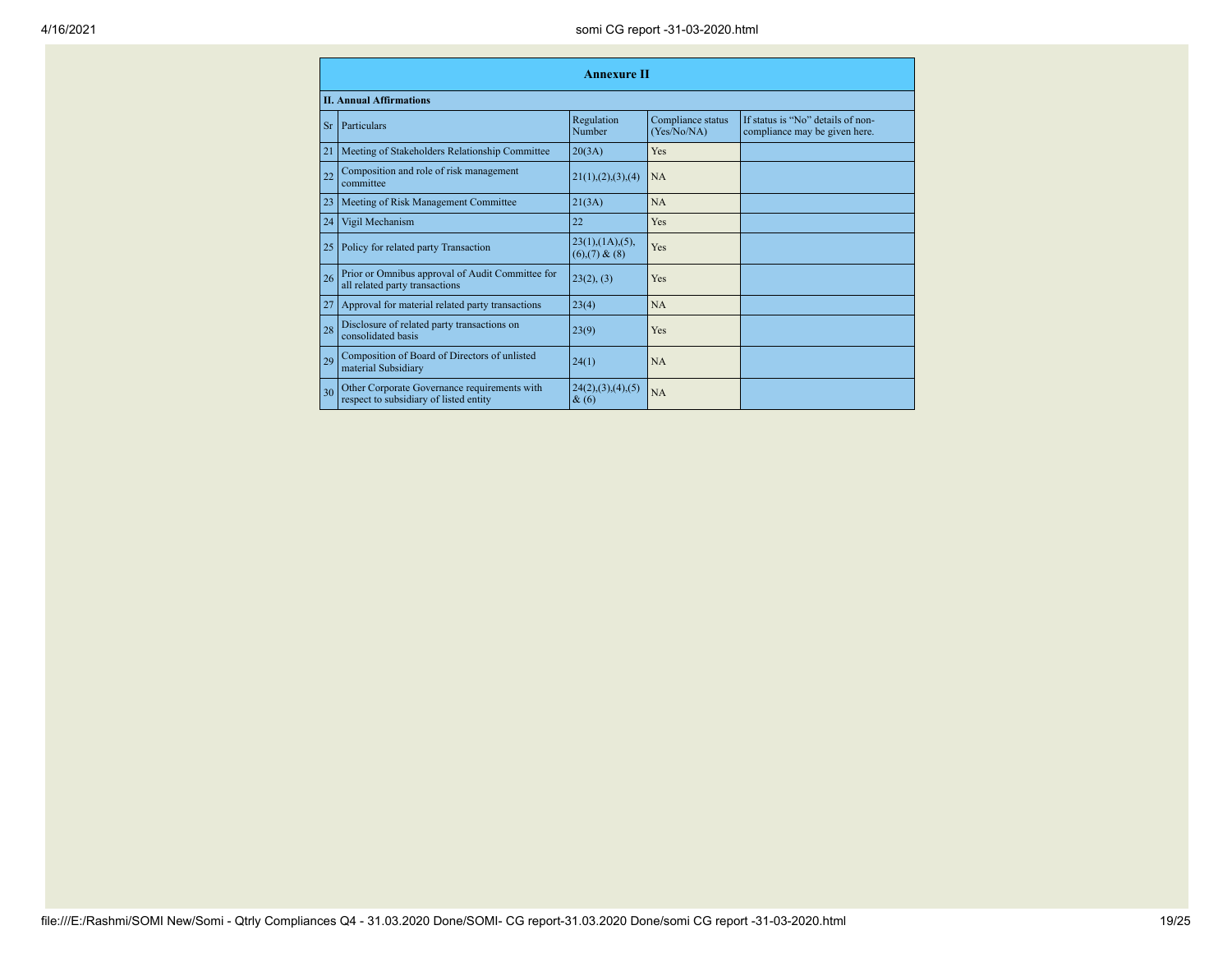|           | <b>Annexure II</b>                                                                                                   |                      |                                     |                                                                    |
|-----------|----------------------------------------------------------------------------------------------------------------------|----------------------|-------------------------------------|--------------------------------------------------------------------|
|           | <b>II. Annual Affirmations</b>                                                                                       |                      |                                     |                                                                    |
| <b>Sr</b> | Particulars                                                                                                          | Regulation<br>Number | Compliance<br>status<br>(Yes/No/NA) | If status is "No" details of non-<br>compliance may be given here. |
| 31        | <b>Annual Secretarial Compliance Report</b>                                                                          | 24(A)                | Yes                                 |                                                                    |
| 32        | Alternate Director to Independent Director                                                                           | 25(1)                | <b>NA</b>                           |                                                                    |
| 33        | Maximum Tenure                                                                                                       | 25(2)                | Yes                                 |                                                                    |
| 34        | Meeting of independent directors                                                                                     | $25(3)$ &<br>(4)     | Yes                                 |                                                                    |
| 35        | Familiarization of independent directors                                                                             | 25(7)                | Yes                                 |                                                                    |
| 36        | Declaration from Independent Director                                                                                | $25(8)$ &<br>(9)     | Yes                                 |                                                                    |
| 37        | D & O Insurance for Independent Directors                                                                            | 25(10)               | <b>NA</b>                           |                                                                    |
| 38        | Memberships in Committees                                                                                            | 26(1)                | Yes                                 |                                                                    |
| 39        | Affirmation with compliance to code of conduct from members of<br>Board of Directors and Senior management personnel | 26(3)                | Yes                                 |                                                                    |
| 40        | Disclosure of Shareholding by Non-Executive Directors                                                                | 26(4)                | Yes                                 |                                                                    |
| 41        | Policy with respect to Obligations of directors and senior<br>management                                             | $26(2)$ &<br>26(5)   | Yes                                 |                                                                    |
|           | Any other information to be provided - Add Notes                                                                     |                      |                                     |                                                                    |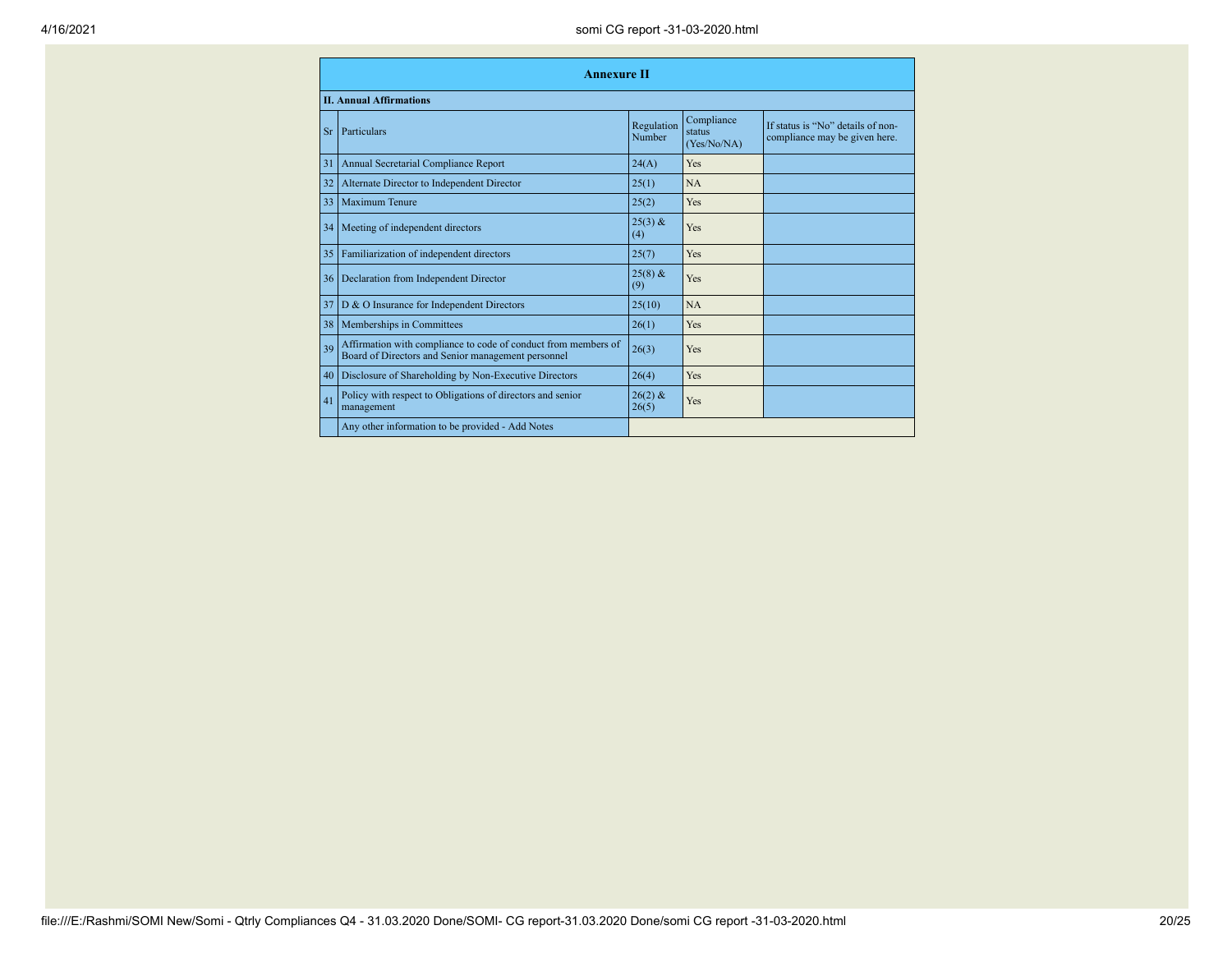|                |                   | <b>Annexure II</b>       |
|----------------|-------------------|--------------------------|
|                | Name of signatory | OM PRAKASH BHANSALI      |
| $\overline{2}$ | Designation       | <b>Managing Director</b> |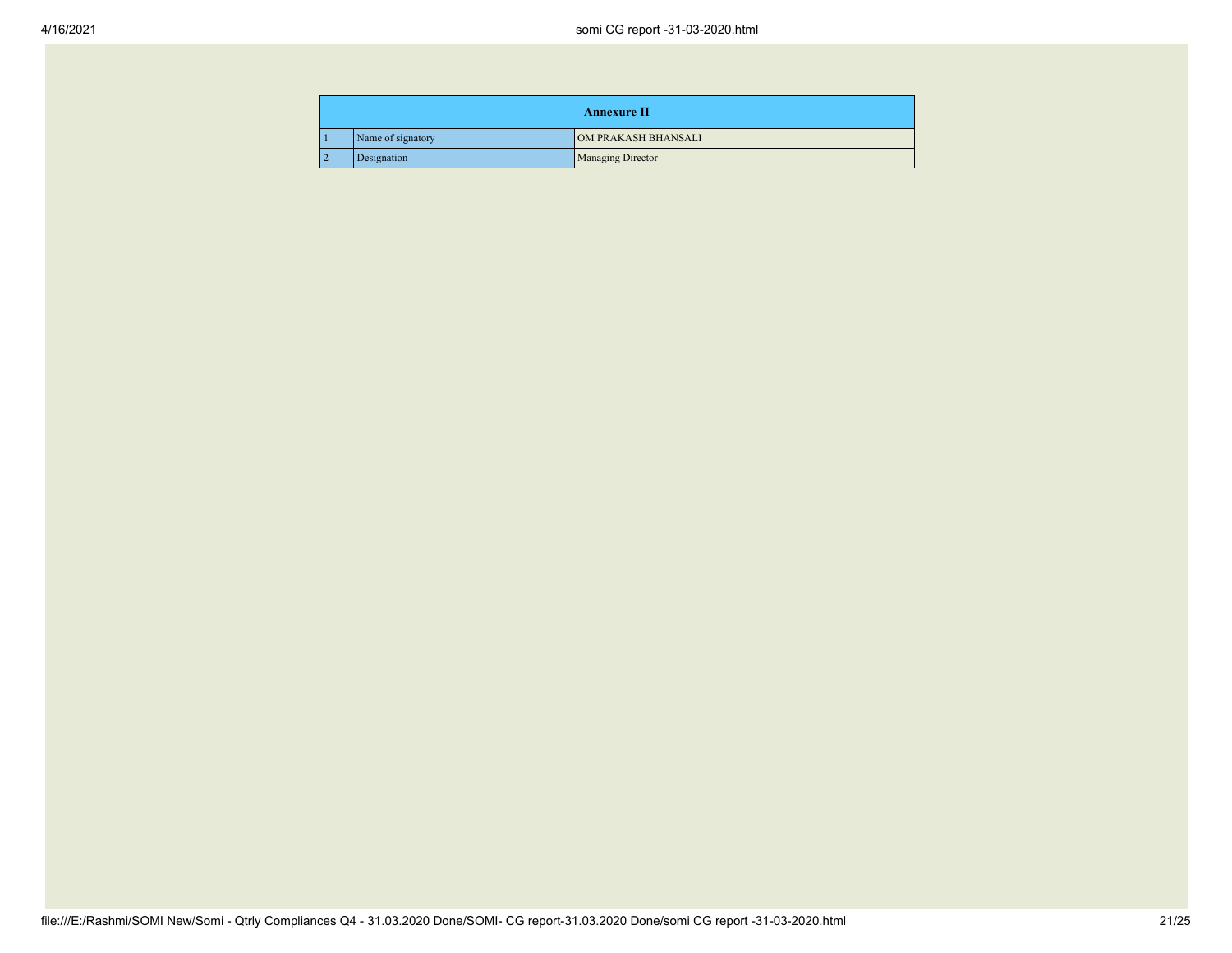| <b>Annexure II</b>                                            |                                                                                                                                                                       |           |  |
|---------------------------------------------------------------|-----------------------------------------------------------------------------------------------------------------------------------------------------------------------|-----------|--|
| <b>III.</b> Affirmations                                      |                                                                                                                                                                       |           |  |
| <b>Compliance status</b><br><b>Particulars</b><br>(Yes/No/NA) |                                                                                                                                                                       |           |  |
|                                                               | The Listed Entity has approved Material Subsidiary Policy and the Corporate Governance requirements with<br>respect to subsidiary of Listed Entity have been complied | <b>NA</b> |  |
|                                                               | Any other information to be provided                                                                                                                                  |           |  |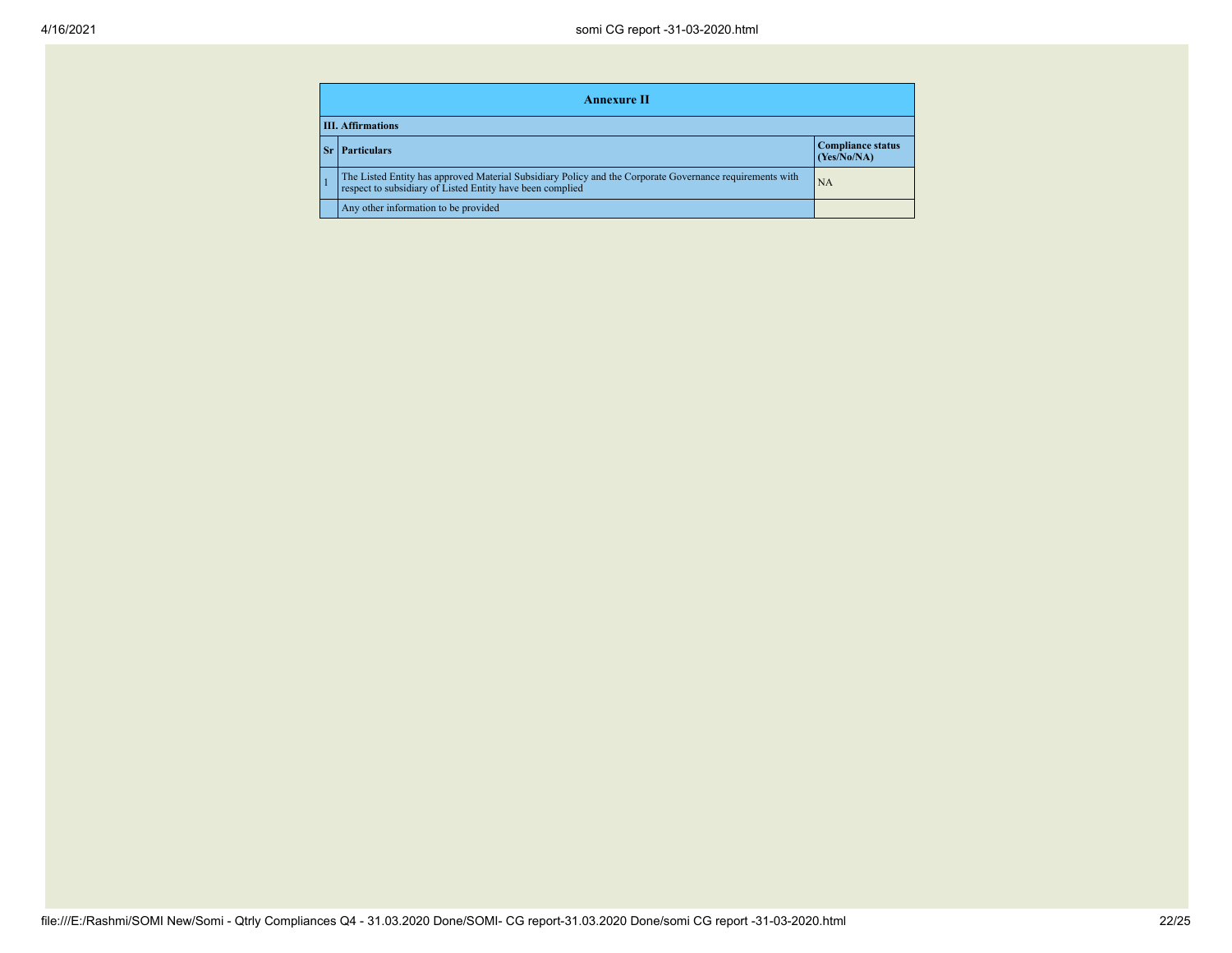|                |                   | <b>Annexure II</b>       |
|----------------|-------------------|--------------------------|
|                | Name of signatory | OM PRAKASH BHANSALI      |
| $\overline{2}$ | Designation       | <b>Managing Director</b> |